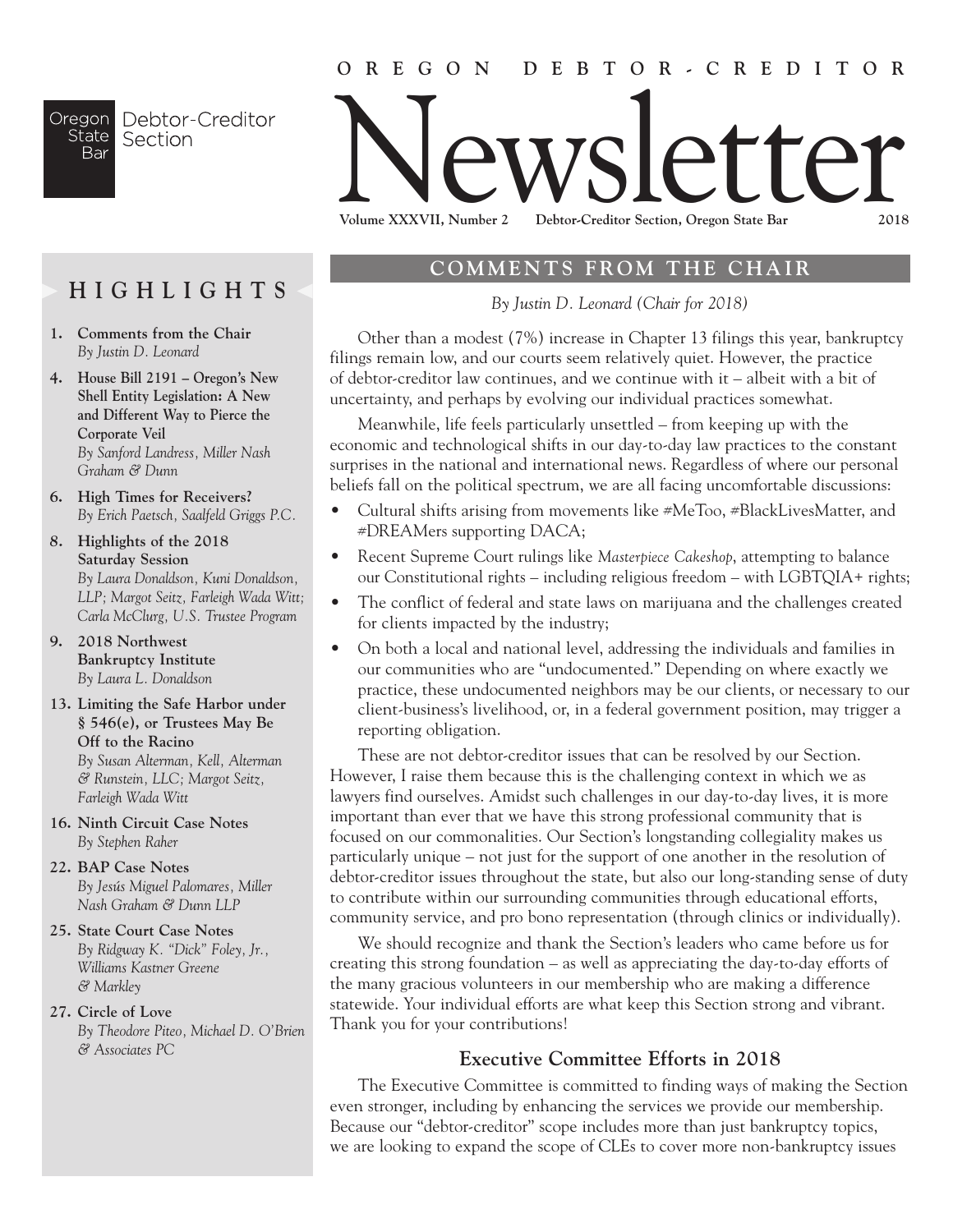– for example, how to deal with marijuana businesses from a debtor-creditor or landlord perspective, the tips and traps in the evolving redemption rights market, and creative judgment collection strategies. We are also preparing an intensive bankruptcy CLE for non-bankruptcy professionals in December 2018 to help them recognize and spot key issues in their specific areas of practice, so that they know when to reach out to our membership.

Headed by Laura Donaldson (our 2018 Web Czar), we are exploring additional functionality to our website, including creating a user-friendly directory to allow the public to search for our members by location and by area of practice. Of particular use to our members, we are hoping to include the ability to search for valuation experts, accountants, liquidators, appraisers, receivers, and other professionals. To be included, these non-lawyers would be expected to join the Section and pay our regular annual dues as associate members.

Finally, we are making an effort this year to reach out to those attorneys who regularly practice in bankruptcy court but who are not members of the Section. We hope to understand what we can do to have them (re)join the Section. Our primary goal in doing so is to help ensure that the Section continues to be a strong and thriving community of debtor-creditor and bankruptcy practitioners from throughout Oregon. By being as inclusive as possible, we hope to further the collegiality and generous sharing of knowledge that our members are known for. By doing so, we can hopefully better weather the storms of life in 2018.

#### **Annual Meeting & CLE Planning for 2018 and 2019**

I hope you already have this year's Annual Meeting & CLE on your calendar. It will be a one-day event in downtown Portland on Friday, November 9, 2018 at The Sentinel Hotel (614 SW 11th Ave). This location, in a one-day format, was the second choice of the membership, based on our Section-wide survey earlier this year.

The first choice in the survey was Tolovana Inn at Cannon Beach, with a more traditional overnight (Friday noon through noon Saturday) schedule. Because the judges' and facilities' schedules are planned out far in advance, we were unable to arrange this location for 2018. However, the Annual Meeting Committee and the Executive Committee are pleased to announce that we will bring our Annual Meeting & CLE back to the beach in 2019. Please mark your calendars now: September 13-14, 2019 at Tolovana Inn in Cannon Beach, for our Annual Meeting & CLE retreat.

Special thanks to our Annual Meeting Chair Tom Stilley and his tireless assistant Janine Hume in arranging the 2019 location so early. They collected data from a range of potential locations that were suggested by the Executive Committee – including Spirit Mountain, Chinook Winds, Inn at Spanish Head, and our traditional Salishan location. A detailed spreadsheet model was prepared to evaluate all options together. The Committee would prefer a more central location further south on the coast, but Tolovana Inn's great prices – while still having the basic necessities for our conference – seemed a better choice to us. The room rates, and CLE fee that we would need to charge, were the lowest by far. We also hope that by planning this far in advance, this will be a very well-attended family-inclusive retreat – one you won't want to miss!

#### **Debtor-Creditor Newsletter**

The Debtor-Creditor Newsletter is published three times a year by the Debtor-Creditor Section, Oregon State Bar, P. O. Box 231935, Tigard, OR 97281-1935.

#### **EDITORIAL BOARD**

Susan T. Alterman Laura L. Donaldson David Foraker Michael Fuller S. Ward Greene Justin D. Leonard Carla Gowen McClurg Richard J. Parker Teresa H. Pearson Theodore Piteo Brandy A. Sargent Tara J. Schleicher Margot D. Seitz Joseph M. VanLeuven Britta E. Warren Rosemary Zook

# **ASSOCIATE EDITOR**

René Ferrán

#### **NEWSLETTER**

**SUBCOMMITTEE LIAISON** Carla Gowen McClurg

**OSB LIAISON** Karen D. Lee

#### **BOARD OF GOVERNORS LIAISON** John R. Bachofner

#### **SECTION OFFICERS**

Justin D. Leonard, Chair Britta E. Warren, Chair-Elect Clarke Balcom, Past Chair Laura L. Donaldson, Treasurer Margot D. Seitz, Secretary

#### **EXECUTIVE COMMITTEE**

Alexzander C. J. Adams Penny Lee Austin Conde Thompson Cox Michael Fuller Cassie K. Jones Julia Manela Carla Gowen McClurg Erich M. Paetsch Wolfgang Georg Senft John R. Bachofner, BOG Contact Karen D. Lee, Bar Liaison

This publication provides information on current developments in the law. Attorneys using information in this publication for dealing with legal matters should also research original sources and other authorities.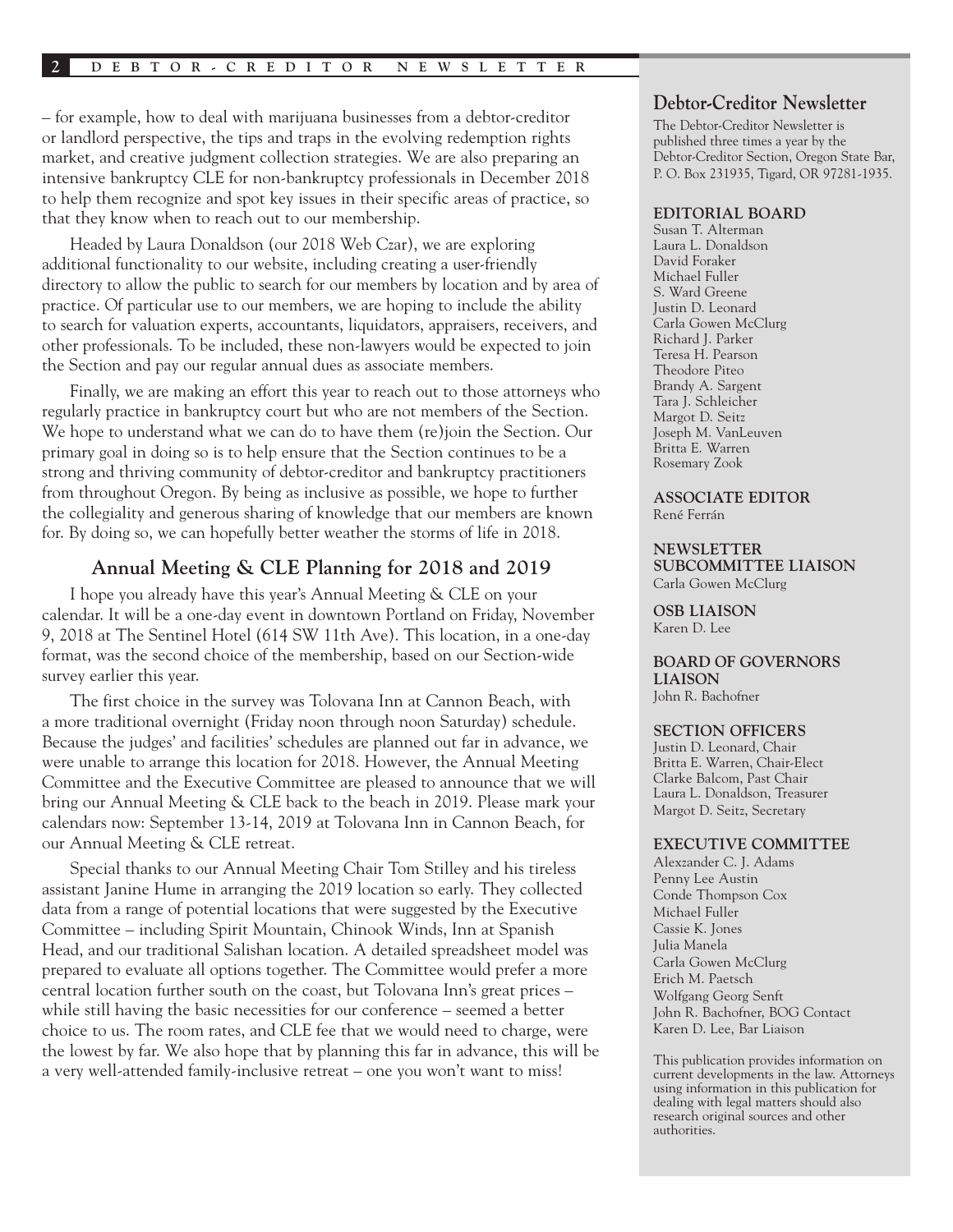## **Join the Federal Bar's Celebration of our Section at Judge Leavy's Farm!**

Save the date for Judge Leavy's Annual Farm Picnic on Sunday, August 5 from 1-4 pm. As a member of the federal district court, you should have already received an invitation from the U.S. District Court of Oregon Historical Society. Yes, we are members of the federal bar – even though many of us don't appear much before District Court judges and magistrates. Like every year, we districtcourt-admitted attorneys are being invited to this popular annual family-friendly event. However, this year is special, because this year's picnic is specifically honoring us – the Bankruptcy Bench and Bar – and especially all those who volunteer in our pro bono bankruptcy clinics throughout the state. Bankruptcy firms – including UnderdogLawyer. com (aka Mike Fuller), Lane Powell, and Vanden Bos and Chapman – have already signed up to sponsor, along with the Queen's Bench and others. I hope that many of our Section can attend this fun family-friendly event. Thanks to the sponsorships, it is a free event. When you sign up, you will be asked if you are a bankruptcy practitioner, so that you and your family will get special recognition. If you did not receive an email invitation, please let either me or Conde Cox, our Federal Bar Association representative, know. Hope to see you there!

#### **Section-wide Newsletter Survey**

The Newsletter Committee, along with the Executive Committee, is evaluating options for continuing the Section's long-running newsletter. Several years ago, we successfully evolved to an electronic-only newsletter, and we no longer distribute a print version. We are now considering other changes to make sure that we are best serving the needs of our Section without unnecessarily draining our gracious volunteer base or our financial resources.

We hope that you will share your views through the membership survey. If you have additional ideas, please feel free to share your thoughts with me and/or the current Executive Committee Liaison to the Newsletter Committee, Carla McClurg, who has been instrumental in supporting the Newsletter – including by necessarily revamping our editorial process without an Editor in Chief.

## **The MBA Honors Our Over-20-Year Pro Bono Clinic Program**

This year, the Multnomah Bar Association chose to honor the Section and its Pro Bono Committee for the decades of impact made through the Portland-based Bankruptcy Clinic. The 2018 Pro Bono Award of Merit was presented to Judge Peter McKittrick and the Section's Pro Bono Committee. Judge McKittrick received the award at

the Annual Meeting & Dinner on May 2, 2018, on behalf of the Committee. He was joined by long-time supporters Rich Parker, Todd Trierweiler, Gary Scharff, and Dick Slottee. Unfortunately, Judge Elizabeth Perris was travelling and unable to attend.

At the event, Erin White from Legal Aid outlined the longevity of the Pro Bono program and provided some statistics about the impact this program has had on providing legal services to the poorest of debtors. For more information, I recommend the lengthy back-page article about the Clinic's history in the April issue of the MBA's "Multnomah Lawyer." Besides remarkable statistics, it also includes a colorful quote from one of Todd Trierweiler's pro bono clinic experiences. The April issue is available to download here: <https://tinyurl.com/ya5oc5zp>. Judge McKittrick intends to hang the MBA Pro Bono Award plaque in a public location in the Portland Courthouse.

## **Free CLE on Representing Debtors (and Other Clients) With Diminished Capacity**

In the last issue, we mentioned the Portland Bankruptcy Clinic's Annual Judge's Reception at the Bankruptcy Court in Portland. In conjunction, a free CLE was offered on "Representing Clients with Diminished Capacity" taught by Jonas Anderson, Acting Assistant United States Trustee for both Portland and Eugene offices, and Mark Johnson Roberts, Deputy General Counsel for the OSB. That CLE was recorded professionally, so that it can be utilized by the Section's members throughout Oregon. The CLE can be downloaded from Dropbox for viewing at<https://tinyurl.com/y9yhxcuu>.

#### **Salem Clinic's Second Session is Another Success**

The Salem Bankruptcy Clinic held its second clinic on April 26, 2018. Kevin Swartz from OlsenDaines PC volunteered to teach the class portion of the clinic. By all accounts, his presentation was fantastic. Volunteers at the April clinic then met with clients. The volunteers included both debtor and creditor lawyers: Kevin Swartz, Elayna Matthews, Marc Gunn, Erich Paetsch, and Mark Comstock. The Legal Aid office reports that the clients left extremely satisfied with the services they received. If you are interested in volunteering for the Salem Clinic, contact Angelica Vega at angelica.vega@lasoregon.org or 503-581-5265.

## **Upsolve Online Software Trials Beginning**

Legal Aid Services of Oregon (LASO) will be purchasing an annual licensing agreement for Upsolve in the fall of 2018. Upsolve is a nonprofit that works with legal aid organizations to make simple Chapter 7 cases more manageable for pro bono attorneys. Upsolve is a web-based system at [https://upsolve.org.](https://upsolve.org)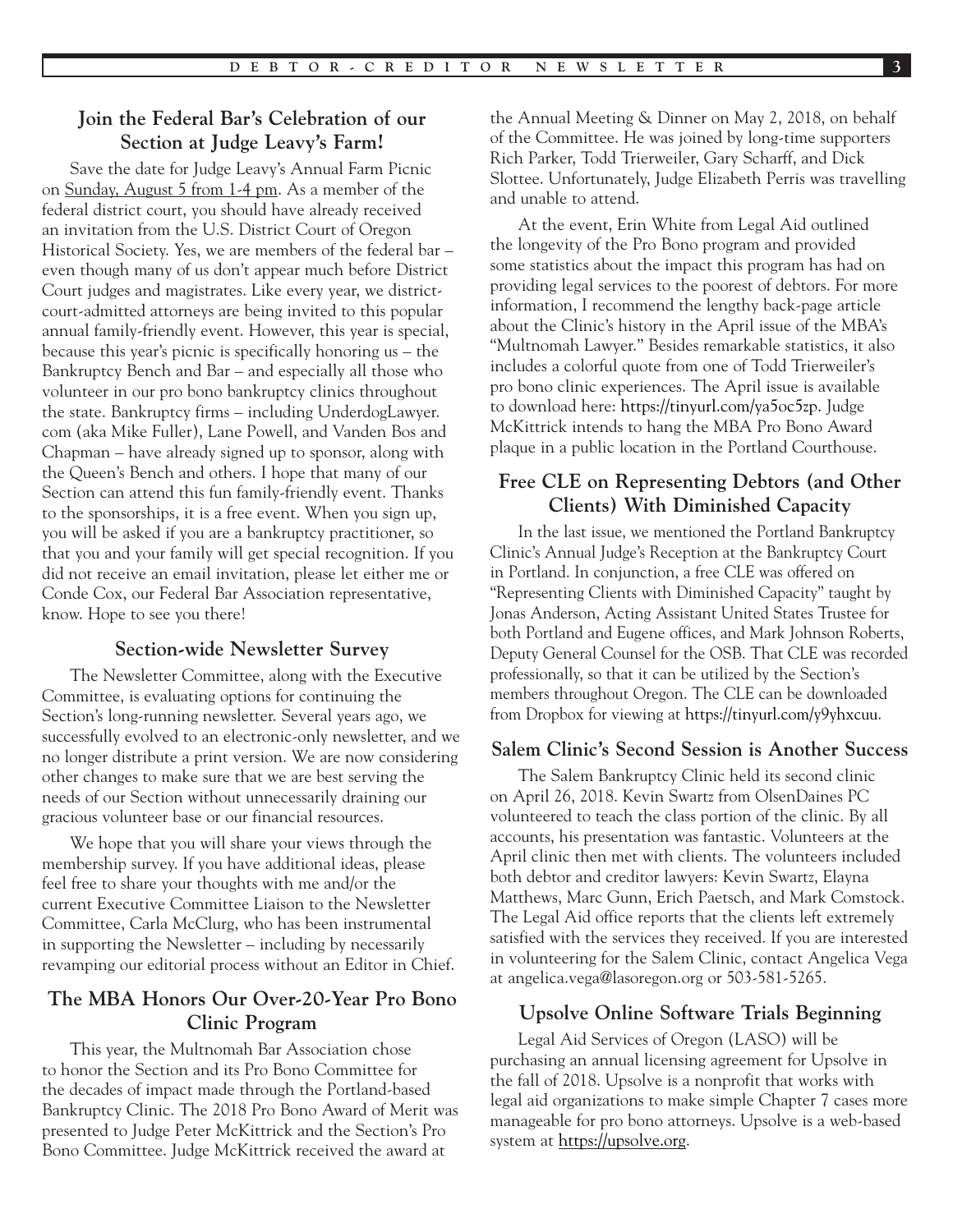Not unlike using tax preparation software, debtors (1) fill out their personal information online; (2) take the credit counseling course; and (3) take pictures of their pay stubs. After debtors complete the web app, Upsolve then orders their credit reports and tax returns and populates the bankruptcy forms.

Upsolve next sends the forms to LASO to send to a pro bono attorney. That attorney would evaluate the information to verify whether the debtor should file, review the forms with the debtor for accuracy, and complete the exemption review. Therefore, there is an attorney involved, but only for those purposes. Once completed, the client would file the forms pro se (each filing contains a notice of pro se assistance). The Upsolve software then guides the debtor by having them complete a mock Meeting of Creditors 341(a) hearing online. It finally generates text reminders to the debtors regarding the hearing dates, and it even reminds them what documents to bring.

LASO is excited to pilot Upsolve in two rural offices – LASO Lincoln County and LASO Albany. The Portland Office of LASO will also be working with a handful of practitioners to test potential uses in the Portland Metro area. Stay tuned for more information about this pioneering program as we test out its potential in the coming months.

# **HOUSE BILL 2191 - OREGON'S NEW SH ELL ENTITY LEGISLATION:**  A NEW AND DIFFERENT WAY TO **PIERCE THE CORPORATE VEIL**

#### *By Sanford Landress, Miller Nash Graham & Dunn*

Governor Brown signed House Bill 2191 into law on August 15, 2017, and it became operative on January 1, 2018. HB 2191, commonly known as Oregon's "Shell Entity Legislation," was codified by amending Oregon Revised Statutes Chapters 60 (Private Corporations), 63 (Limited Liability Companies), and several other Chapters dealing with various types of business entities. This article will focus on ORS Chapters 60 and 63.

#### **A. The "Shell Entity" in the Corporate Context**

Most lawyers understand the term "shell entity" simply to mean an entity that has formed but is not yet organized and operating. You should put that old understanding aside. "Shell entity" is now a term defined by statute – the new statutory definition transforms the term "shell entity" into a label denoting fraud or illegality.

For purposes of Oregon's new Shell Entity Legislation, the term "shell entity" is defined in ORS 60.001(31) to

mean an entity that has the characteristics described in ORS 60.661(1)(a)(C)(i). Under ORS 60.661(1)(a)(C)(i):

"A court may find that a corporation is a shell entity if the court determines that the corporation was used or incorporated for an illegal purpose, was used or incorporated to defraud or deceive a person or a governmental agency or was used or incorporated to fraudulently conceal any business activity from another person or a governmental agency[.]"

Under ORS 60.001(24), a "person" is defined as an individual or entity. Thus, because the new statutes reference persons as well as governmental agencies, the new shell entity rules have broad application.

Important consequences flow from a finding that a corporation is a shell entity. For example, under ORS 60.661(1)(a), a court may dissolve the shell entity in a proceeding brought by the Attorney General. ORS 60.994(1), however, is of much more importance to creditors. Under ORS 60.994(1):

"An officer, director, employee or agent of a shell entity is liable for damages to a person that suffers an ascertainable loss of money or property as a result of the officer, director, employee or agent:

(a) Making, issuing, delivering or publishing, or participating in making, issuing, delivering or publishing, a prospectus, report, circular, certificate, financial statement, balance sheet, public notice or document concerning the shell entity or the shell entity's shares, assets, liabilities, capital, dividends, earnings, accounts or business operations that the officer, director, employee or agent knows is false in any material respect;

(b) Making an entry or causing another person to make an entry in a shell entity's books, records, minutes or accounts that the director, officer, employee or agent knows is false in any material respect; or

(c) Removing, erasing, altering or canceling, or causing another person to remove, erase, alter or cancel, an entry in a shell entity's books, records, minutes or accounts if by means of the removal, erasure, alteration or cancellation the director, officer, employee or agent intends to deceive another person."

On its face, ORS 60.994(1) provides private creditors with a new statutory "piercing" claim for unpaid corporate debts against individual officers, directors, employees, and agents, if the creditor can prove the required acts and knowledge. In the context of closely held corporations, in particular, this may be an easier case to prove than the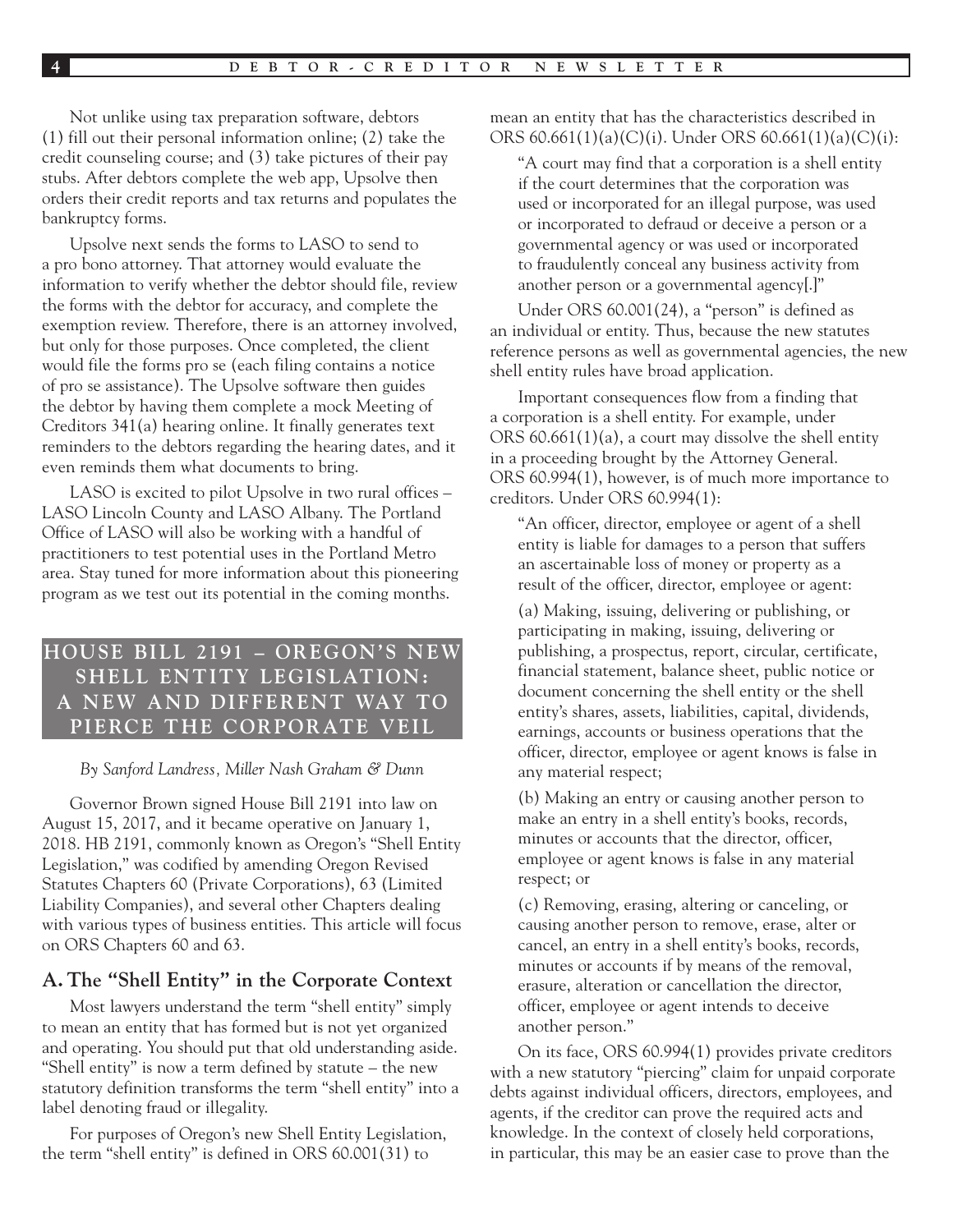typical common law "alter ego" claim. Thus, Oregon's new Shell Entity Legislation appears to have created an important new weapon for creditors seeking to collect corporate debts from individuals.

Under ORS 60.994(2), such individuals may also be personally liable to public agencies because of an entity's submission to, or interaction with, a public agency. Moreover, the inclusion of "agents" as potentially liable parties in both ORS 60.994(1) and (2) appears to create personal liability risk for lawyers, accountants, and other kinds of professionals.

## **B. The "Shell Entity" in the Limited Liability Company Context**

ORS Chapter 63 contains substantially identical provisions. In ORS 63.001(31), "shell entity" means an entity that has the characteristics described in ORS 63.661(1)(a)(C)(i). In ORS 63.001(28), "person" again means an individual or entity. ORS 63.661(1)(a)  $(C)(i)$  is also substantially identical to ORS 60.661(1)  $(a)(C)(i)$ . Moreover, ORS 63.992(1) contains individual liability provisions substantially identical to those in ORS 60.994(1). Thus, the new shell entity rules appear to offer the same opportunities for creditors in both the corporate and limited liability company contexts and create the same risk of personal liability for limited liability company members, managers, employees, and other agents.

## **C. The "Shell Entity" vs. Alter Ego/Veil Piercing**

The elements needed to prove that an entity is a "shell entity" are (1) the entity was used or formed for an illegal purpose; (2) the entity was used or formed to defraud or deceive a person or a governmental agency; *or* (3) the entity was used or formed to fraudulently conceal any business activity from another person or a governmental agency. Note the disjunctive "or." If a creditor proves any one of these elements, a court can conclude that the entity is a shell entity. ORS  $60.661(1)(a)(C)(1)$ ;  $63.331(1)(a)(C)(i)$ . In order to establish a claim under this new law, the creditor will also need to prove that it suffered an ascertainable loss of money or property as a result of an officer, director, member, manager, employee, or other agent committing one or more of the wrongs described in ORS 60.994(1) or 63.992(1).

These elements all focus on participation in fraud or falsehood, not on ownership, control, or the capital structure of the entity. The elements of an alter ego/veil piercing claim, in contrast, focus on control and improper conduct. Specifically, the elements needed to prove that an entity is an alter ego of a shareholder are (1) the shareholder must have controlled the entity; (2) the shareholder must have engaged in improper conduct in the shareholder's exercise of control over the entity; *and* (3) the shareholder's improper conduct must have caused the creditor's inability to obtain an adequate remedy from the entity. *Rice v. Oriental Fireworks Co.*, 75 Ore. App 627, 633, 707 P2d 1250, 1255 (1985). Note the conjunctive "and." A creditor must prove *all* of these elements to prove that an entity is an "alter ego" of an owner.

The persons potentially liable under the common law alter ego theory are owners – i.e., shareholders and members, not employees or other agents. Thus, the potentially liable individuals are fewer in a common law alter ego case than under the new shell entity statute. Also, while "improper conduct" includes misrepresentation, alter ego cases usually focus on financial issues such as inadequate capitalization and milking. *See, e.g.*, *Amfac Foods, Inc. v. International Systems & Controls Corp.*, 294 Ore. 94, 109-110, 654 P2d 1092, 1102-3 (1982). These are complex financial concepts often requiring expensive expert analysis and testimony. Moreover, Oregon courts have labeled the remedy of piercing the entity veil as an "extraordinary remedy" that courts should grant only "as a last resort." *Salem Tent & Awning Co. v. Schmidt*, 79 Ore. App. 475, 481, 719 P2d 899, 903 (1986). All in all, an alter ego/piercing case is complex, usually expensive, and subject to considerable litigation risk.

In contrast, the new shell entity statute may offer a simpler and less expensive route to the same remedy against a broader range of potentially liable individuals. Moreover, nothing in the new statute makes the statutory remedy an "extraordinary remedy," to be exercised "as a last resort." Thus, courts may prove less reluctant to grant the creditor relief against one or more potentially liable individuals under the new shell entity statute.

# **D. The "Shell Entity" vs. Civil Conspiracy**

The new shell entity claim differs in important ways from a civil conspiracy claim. Nevertheless, under the right facts, a civil conspiracy claim may be a good supplement to a shell entity claim.

First, keep in mind that civil conspiracy is not by itself a separate tort for which damages may be recovered; rather, it is a way in which a person may become jointly liable for another person's tortious conduct. *Morasch v. Hood*, 232 Ore. App. 392, 402, 222 P3d 1125, 1132 (2009). The elements needed to prove the existence of a civil conspiracy are (1) two or more persons; (2) an object to be accomplished; (3) a meeting of the minds on the object or course of action; (4) one or more unlawful overt acts; and (5) damages as a result of the overt act or acts. *Id.*

The new shell entity statute gives a creditor a direct claim against even a single individual, eliminating the need to prove multiple participants and a meeting of the minds. Once again, the new shell entity statute appears to ease a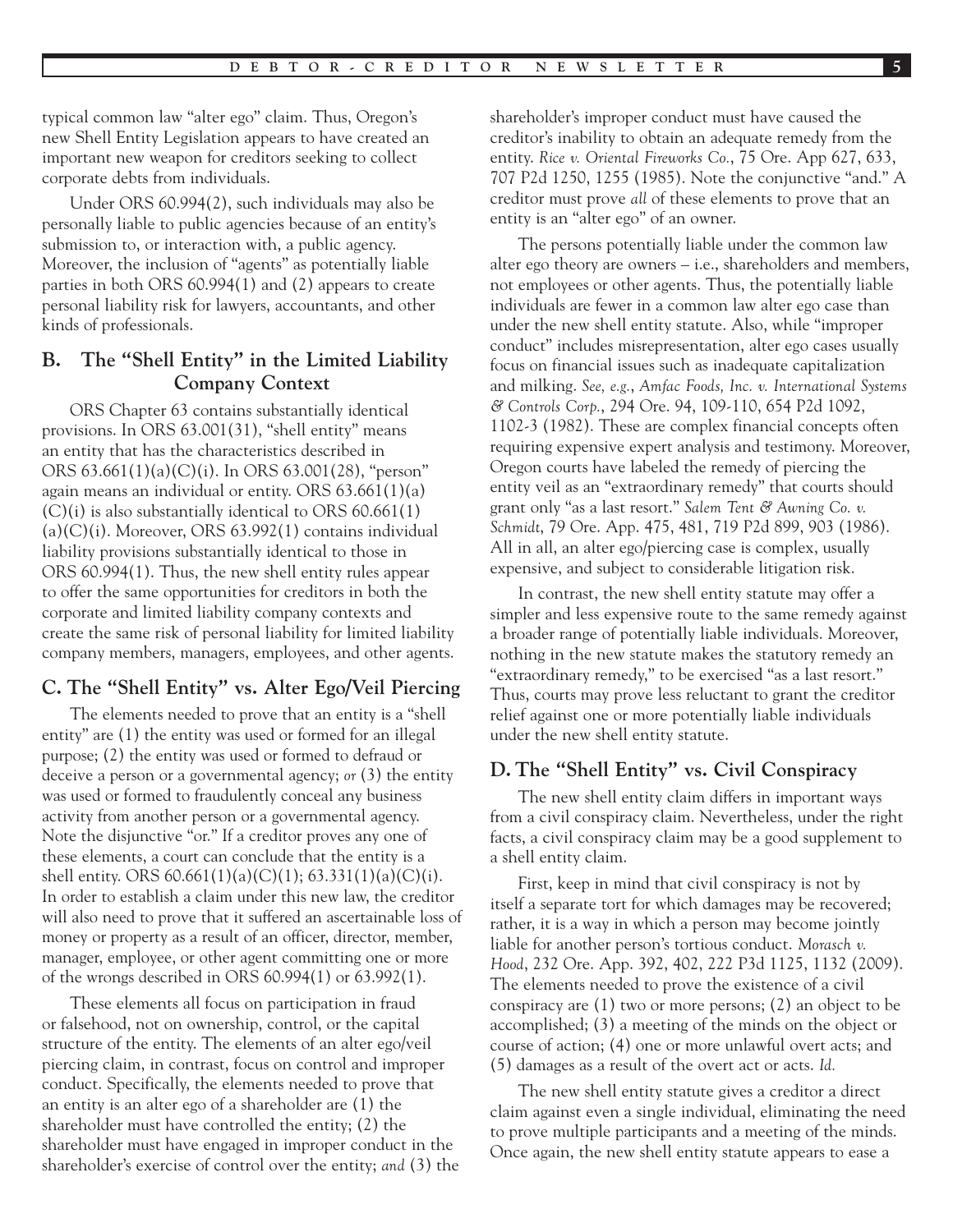creditor's burden of proof. A creditor will not need to assert a civil conspiracy claim to prove the personal liability of directors, officers, members, managers, employees, and other agents. It has a direct claim against each such individual under the new shell entity statute. A creditor may, however, be able to expand the list of potentially liable individuals even further by adding a civil conspiracy claim.

#### **E. Conclusion**

Creditors seeking additional collection sources for unpaid debts owed by Oregon entities have gained an important new weapon. Under the right facts, creditors may now be able to collect entity debts from individual officers, directors, employees, members, managers, and other agents without having to prove the elements of either a common law alter ego/veil piercing claim or a civil conspiracy claim thanks to Oregon's new shell entity statute.

# **H i g h T i m e s f o r R e c e i v e r s ?**

#### *By Erich Paetsch, Saalfeld Griggs P.C.*

It is well known that the most volatile period for a business is its first few years following formation. As a business ages, the likelihood for success improves, and failures become less common. During the five-year startup period, new businesses are confronted with significant challenges. These can include a lack of experience, including managerial inexperience; limited access to capital; market volatility; and conflicts among owners. For a new business trying to develop in a new market, challenges are magnified. In July 2015, Oregon joined a growing number of states establishing recreational marijuana markets. As many of the businesses established in this emerging market confront typical challenges – together with challenges unique to cannabis – failure will be common. Oregon's recently adopted receivership act is well-positioned to provide the tools to assist marijuana businesses confronting the challenges of failure.

## **Proliferation of Pot**

A primary goal of Oregon lawmakers in creating a legal marijuana program was to drive illicit pot growers out of the black market while also targeting medical marijuana growers, whose products were not taxed.<sup>1</sup> To do this, Oregon established low barriers to enter the market. The consequences of setting these low barriers are beginning to materialize in the fledgling marketplace.

As part of the regulatory scheme created in Oregon, the state tracks license applications for new marijuana businesses. As of April 23, 2018, there were 1,830 active licenses, with an additional 1,333 pending review by the Oregon Liquor Control Commission (the "OLCC"). As of April 23, only 97 licenses were surrendered. Because of a severe backlog and continuing high demand, the OLCC recently announced that it will stop processing new applications for licenses.2

Even as market competition grows, the fledgling industry is seeing dramatic price fluctuations. Because of the low threshold to enter the market, weed production has proliferated, and marijuana prices are in freefall.<sup>3</sup> Oregon currently has close to one million pounds of marijuana flower in its inventory for its roughly four million residents.<sup>4</sup> As a result, wholesale prices have plummeted more than 50 percent in the past year.<sup>5</sup> These factors have some cannabis businesses wondering whether they can survive.<sup>6</sup> Within this challenging marketplace, Oregon cannabis businesses have an additional concern – the lack of legal certainty at the federal level.

#### **Federal Enforcement Priorities**

When recreational marijuana use was legalized by Oregon voters, Oregon joined a growing number of states whose laws are in direct conflict with federal law. The conflict arises due to a handful of federal laws, most of them enacted during the drug culture wars of the 1970s. The centerpiece of criminalization of marijuana at the federal level is the Controlled Substances Act ("CSA"). As part of the broader Comprehensive Drug Abuse and Prevention Act of 1970, the CSA establishes five classifications ("Schedules") of regulated drugs based on the drug's potential for abuse, its medical use, and treatment under international treaties.7 Marijuana is identified as a Schedule I drug – the most dangerous category of narcotics under federal law. Simple possession of marijuana, in addition to its manufacture, distribution, and dispensing, is illegal under the CSA.8

<sup>1</sup> The Associated Press, "Glut of marijuana in Oregon is cautionary tale, experts The Oregonian May 31, 2018, available at [www.oregonlive.com](http://www.oregonlive.com). (https://www. oregonlive.com/marijuana/index.ssf/2018/05/glut\_of\_marijuana\_in\_oregon\_is.html)

<sup>2</sup> The Associated Press, "Oregon to pause accepting marijuana license applications", The Oregonian May 30, 2018, available at [www.oregonlive.com](http://www.oregonlive.com). (https:// www.oregonlive.com/marijuana/index.ssf/2018/05/oregon\_to\_pause\_accepting\_ mari.html)

<sup>3</sup> The Associated Press, "Glut of marijuana in Oregon is cautionary tale, experts say," The Oregonian May 31, 2018, available at [www.oregon](http://www.oregonlive.com)[live.com.](http://www.oregonlive.com) (https://www.oregonlive.com/marijuana/index.ssf/2018/05/ glut\_of\_marijuana\_in\_oregon\_is.html)

<sup>4</sup> *Id.*

<sup>5</sup> *Id.*

<sup>6</sup> *Id.*

<sup>7</sup> 21 U.S.C. Sec. 812.

<sup>8</sup> 21 U.S.C Sec. 841-843.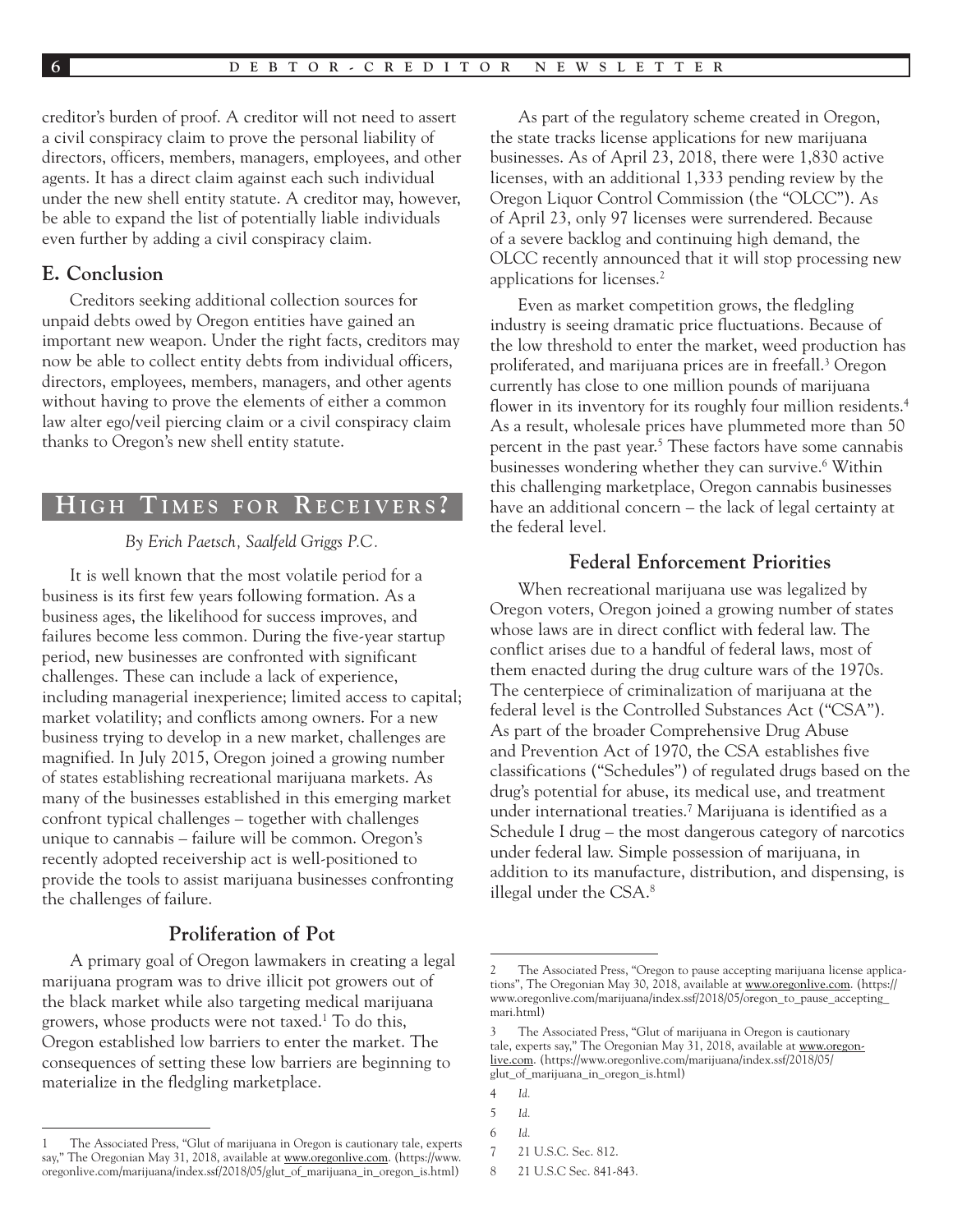To resolve the conflict between the CSA, other federal laws, and state legalization efforts, an incomplete bargain was struck by the U.S. Department of Justice on August 29, 2013, when the so-called "Cole Memo" was issued by Deputy Attorney General James Cole.9 The Cole Memo makes clear that marijuana distribution remains illegal under federal law and did not explicitly ban federal law enforcement actions against state-legalized marijuana operations and conduct. However, the Cole Memo clearly states federal priorities for enforcement of the CSA, none of which include the sale or possession of marijuana permitted under state law. The Cole Memo created an uneasy truce, confirming the illegality of recreational marijuana under federal law while impliedly avoiding enforcement of such laws against lawfully operating Oregon recreational cannabis businesses.

On January 4, 2018, this uneasy truce was upended by U.S. Attorney General Jeff Sessions, who issued a new memorandum rescinding the Cole Memo and other previous DOJ guidance involving cannabis (the "Sessions Memo").10 Under the Sessions Memo, prosecutorial discretion remains. However, the enforcement priorities identified in the Cole Memo have been eliminated, and U.S. Attorneys "should follow the well-established principles that govern all federal prosecutions." These principles include the "enforcement priorities set by the Attorney General." It is unclear whether Sessions' priorities include enforcing the CSA against businesses or individuals who are otherwise complying with Oregon law.

To address the void in Oregon created by the Sessions Memo, the United States Attorney for the District of Oregon recently identified federal enforcement priorities in Oregon concerning marijuana.11 Those priorities include overproduction and interstate trafficking in light of Oregon's significant overproduction problem; threats to public health, including sales to minors; violations involving threats to public safety; violations that fuel other criminal activity; and violations that affect public lands or other resources. While these are current enforcement priorities, U.S. Attorney Billy Williams makes it clear that there is no broad blanket of immunity from federal law enforcement and that priorities may change and evolve over time depending on resources and Oregon's efforts to address problems in its regulatory scheme.

#### **Barred From Bankruptcy**

Consistent with the federal priorities and policies announced in the Sessions Memo, the United States Trustee is clear that the bankruptcy system cannot aid in the liquidating or restructuring of assets associated with cannabis. As a division of the U.S. Department of Justice, the United States Trustee Program ("USTP") will not permit the bankruptcy system to be used in the ongoing commission of federal crimes or reorganization plans that allow illegal activity to continue.12 In addition, bankruptcy trustees cannot be required to administer assets that cause them to violate federal criminal laws, according to the USTP. The USTP has also been clear that the prohibition is not narrowly construed: "…not only would a trustee who offers marijuana for sale violate the law but so, too, would a trustee who liquidated the fertilizer or equipment used to grow marijuana, who collected rent from a marijuana business tenant, or who sought to collect the profits of a marijuana investment. …"13

In addition to the USTP, bankruptcy courts also note that so long as marijuana businesses are illegal under the CSA and related federal laws, relief is not available under the U.S. Bankruptcy Code. For example, the bankruptcy appellate panel in the Tenth Circuit has clearly stated that a debtor engaged in a lawful marijuana business under state law is not entitled to relief under the Bankruptcy Code because the business violates federal law.14 In short, a debtor operating a marijuana-related business lawfully under state law cannot satisfy the "good faith" requirement of the Bankruptcy Code.

As market pressures and increasing competition occurs in an uncertain legal environment, an increasing number of marijuana businesses will fail. As those failures occur, the businesses and their owners will lack traditional access to the bankruptcy courts to maximize recovery for creditors and permit the orderly liquidation of those businesses. Oregon's new Receivership Code (the "Code") may provide a viable alternative to improve creditor recovery and ensure a more orderly liquidation process.

#### **OLCC Regulatory Considerations**

A critical component in the liquidation of a business can be establishing the authority of a third party to lawfully operate that business. Under Oregon law, the legislature identified the need for third parties to temporarily operate a lawfully licensed Oregon cannabis-related business.15 The

<sup>9</sup> James M. Cole, Office of Deputy Attorney General, U.S. Department of Justice "Memorandum for all United States Attorneys: Guidance Regarding Marijuana Enforcement" (August 29, 2013).

<sup>10</sup> Jefferson B. Sessions, III, Office of the Attorney General, "Memorandum for all United States Attorneys: Marijuana Enforcement" (January 4, 2018).

<sup>11</sup> Billy J. Williams, United States Attorney for the District of Oregon, "U.S. Attorney: Moving forward on marijuana (Guest opinion)," The Oregonian (May 18, 2018).

<sup>12</sup> Tom Angell, "No Bankruptcy Aid for Marijuana Businesses, Justice Department Officials Say*,"* Forbes Magazine (December 5, 2017).

<sup>13</sup> *Id.*

<sup>14</sup> *Arenas v. U.S. Tr. (In re Arenas),* 2015 BL 270646, B.A.P. 10th Cir., No. CO-14-046 (Aug. 21, 2015).

<sup>15</sup> Oregon Revised Statutes, 2017 Ed., Sec. 471.292(2)(b) and (c).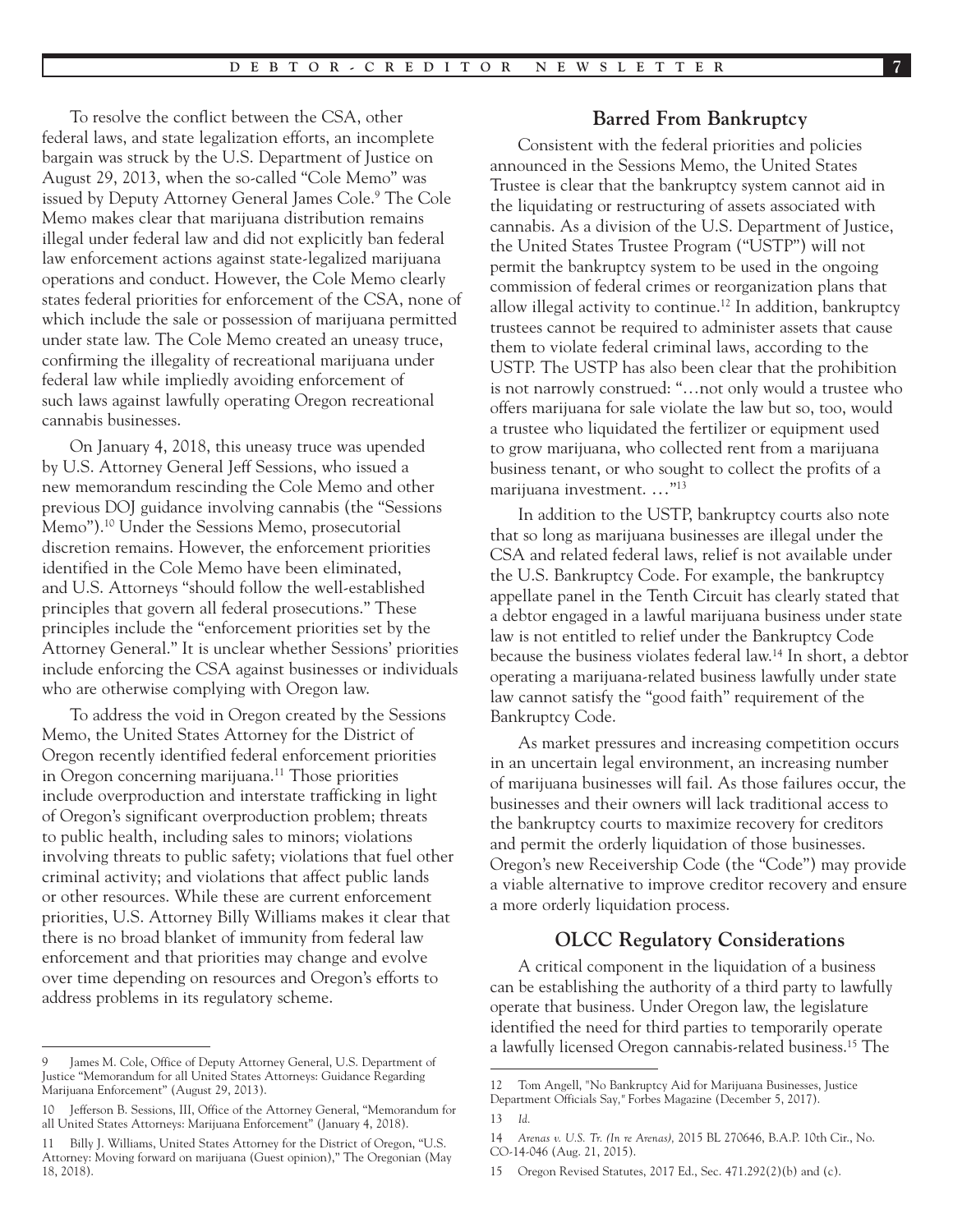OLCC subsequently identified and established standards upon which a third party can operate a licensed business.<sup>16</sup> Under existing administrative rules, the OLCC permits a third party – a trustee, receiver, personal representative, or security interest holder – to operate the business temporarily.<sup>17</sup>

However, the authority of a third party to operate a business using an existing license is not unlimited. The OLCC is clear that the authority to operate a licensed business is for a limited period and only to permit orderly liquidation.18 Lawful operations are only possible after the OLCC has issued a certificate of authority.19 The initial certificate is valid for a sixty-day period but can be renewed for a longer period.20

In contrast to this express authority, Washington State has less clear authority authorizing third-party operations. Despite this limitation, a third-party creditor successfully enforced a judgment to liquidate a marijuana business by using a receiver.<sup>21</sup> As in Washington, the value of most Oregon cannabis-related businesses is primarily in the inventory. Being able to lawfully sell that inventory is the primary way an orderly liquidation and potential creditor recovery can occur. The OLCC has already created regulatory framework permitting the appointment of a receiver to allow orderly liquidation.

#### **Oregon's Receivership Code**

On June 15, 2017, Oregon officially enacted Senate Bill 899, creating Oregon's first comprehensive receivership code (the "Code"). As Teresa Pearson summarized in her excellent article, the Code's purpose is to bring clarity to receivership practice in Oregon.<sup>22</sup> The Code provides important tools to assist a distressed business, many of them similar to the Bankruptcy Code. For example, the Code includes an automatic stay, the ability to sell assets free and clear of liens or claims and provides for an orderly claims administrative process. The Code is designed to be flexible enough to allow state courts and the parties to craft a receivership order that meets the needs of the parties in most circumstances.

The Code provides a clear and comprehensive mechanism to address situations where bankruptcy may not be appropriate or is unavailable. This includes licensed cannabis businesses established under Oregon law. Because

of the flexibility in the Code, a receivership order can include key provisions to assist in obtaining authority from the OLCC to lawfully operate and liquidate a cannabis business under state law. In addition, the order can include provisions that are unique to a cannabis business – addressing security concerns and banking requirements surrounding the large amount of cash present; addressing lease provisions with landlords unique to marijuana businesses; and obtaining or retaining appropriate permits, insurance, bonds, and required documents.

While the Code can address some concerns, it cannot fully resolve the tension between state and federal law. Inherent within that tension are numerous challenges for any receivership, including access to banking and challenges with obtaining insurance and bonding. With the Sessions Memo and recent priorities established by the U.S. Attorney for the District of Oregon, there continues to be uncertainty and risk that cannot be fully resolved by a receivership order issued by an Oregon state court.

### **Conclusion**

The convergence of the new Code, lack of access to bankruptcy, and increasing market and price pressures will result in the failure of cannabis-related businesses. For the business owners, countless hours of hard work may be lost, combined with potential liability without recourse to the bankruptcy courts. For the many investors and other creditors of a cannabis business, a lack of accountability or a clear process for liquidation, may diminish or eliminate potential returns on investment. The laws and regulations exist to create a platform upon which a receivership for a cannabis-related business is possible. Such a proceeding may benefit all the parties involved, including receivers, but will require some assumption of risk by the parties involved.

## **H I G H L I G H T S O F T H E 2 0 1 8 SATURDAY SESSION**

#### *By Laura Donaldson, Kuni Donaldson, LLP; Margot Seitz, Farleigh Wada Witt*

The 2018 Saturday Session was held at the Salem Conference Center on February 24, 2018. The Saturday Session planning committee mixed things up this year and implemented a new, interactive format. Participants were divided into small groups that discussed questions regarding three main topics and reported their responses to all the attendees through table facilitators. Retired Bankruptcy Judge Frank R. Alley moderated the overall session.

The topics and questions posed by the Saturday Session planning committee generated lively group discussions

<sup>16</sup> Oregon Secretary of State Administrative Rules No. 845-005-0450.

<sup>17</sup> Oregon Secretary of State Administrative Rules No. 845-005-0450(1). 18 *Id*.

<sup>19</sup> Oregon Secretary of State Administrative Rules No. 845-005-0450(3).

<sup>20</sup> Oregon Secretary of State Administrative Rules No. 845-005-0450(4).

<sup>21</sup> Dominque R. Scalia, "Washington's First Marijuana Receivership Reaches a Successful Conclusion," NW Lawyer Magazine, Jul-Aug 2017, pg. 36.

<sup>22</sup> Teresa H. Pearson, "Oregon's New Receivership Law—What You Need to Know," Debtor-Creditor Newsletter 2017.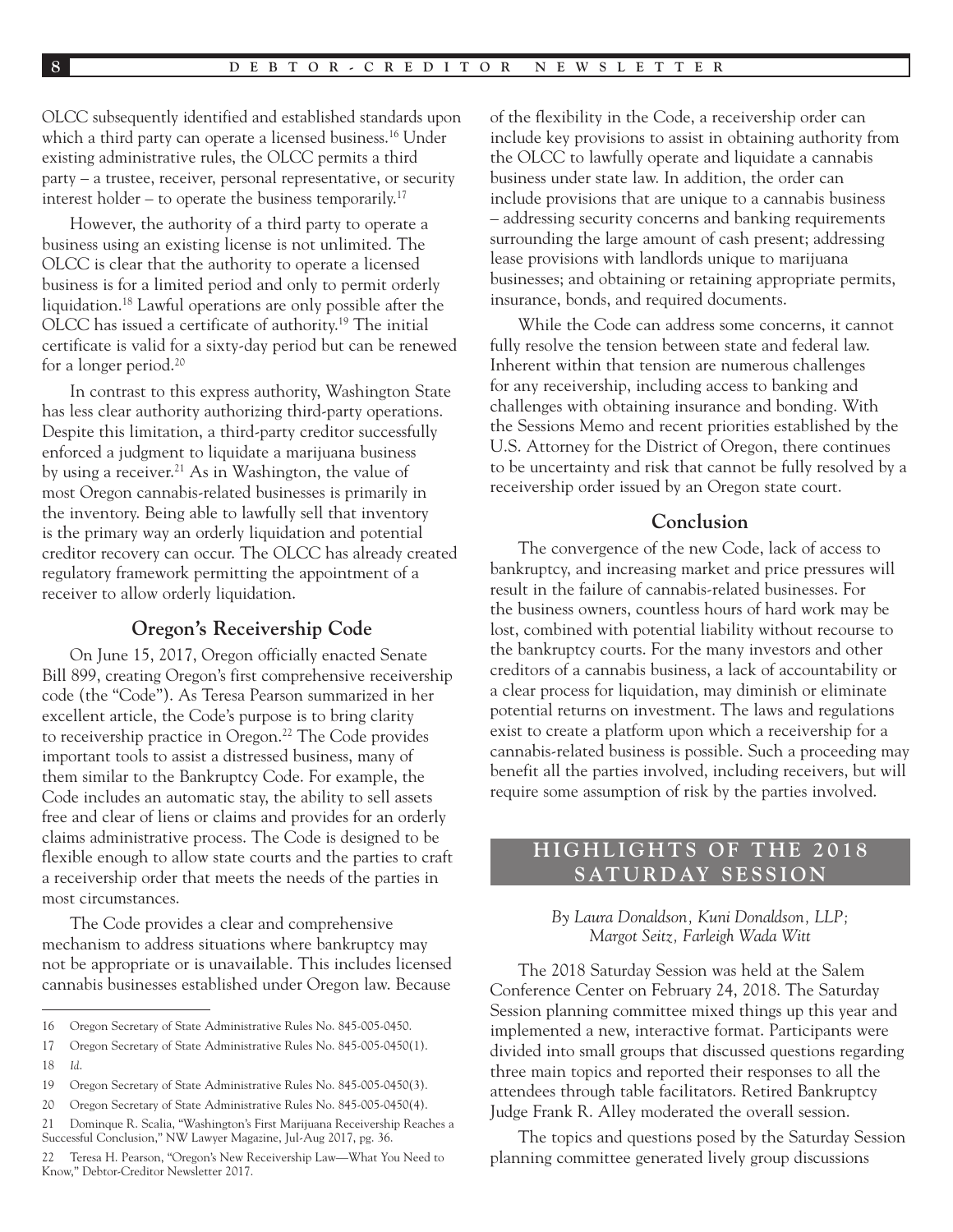and helpful feedback for the bankruptcy court and other participants. The three main topics discussed during the Saturday Session were: (1) procedures, processes, local rules, and local forms; (2) effective use of technology; and (3) facilitating access to the system.

Session participants expressed helpful ideas regarding procedures, process, rules, and forms. Many suggestions related to ways to improve Chapter 11 and Chapter 13 practice, including forms related to small business operating reports and payment of attorney's fees were proposed. Other notable changes included disconnects between local bankruptcy forms and practices where local forms are either missing or not working on routine matters, such as delays of case closure, notices of final cure by Chapter 13 debtors, motions to compel abandonment, and attorney withdrawal forms.

The subject of whether there were inconsistent practices among the judges also was raised during the session. Participants had some suggestions about matters the judges may want to explore, including reaffirmation procedures, publishing chambers procedures (when different) on the court's website, allowing some self-calendaring, scheduling of pretrial conferences in adversary proceedings, and default procedures. The judges also mentioned that they believe there should be a safe method for providing feedback on judicial performance. An idea being considered by the court is an ombudsman or similar program.

Regarding the effective use of technology, participants were asked about the court's website, courtroom technology, electronic filing, and communication and document exchange. Participants noted that the court's website is generally very informative and helpful and had a few minor suggestions for improvements. Judge Thomas Renn noted that the electronic evidence presentation system in Portland is outdated (Courtroom 2) and is underutilized in Eugene (Courtroom 5). While participants generally liked the idea of allowing the use of technology, most noted that use of such technology at this time is not a particularly effective use of client time or money for most matters. On the subject of electronic filing, participants suggested some items for possible text-only docket entries, including substitutions of attorney, statements of non-opposition, reporting settlements to the court in advance of a hearing, and motions to extend time.

Participants also discussed facilitating access to bankruptcy systems, including obstacles to filing, expense, utilizing possible additional resources (such as instructional YouTube videos) on the court's website, and online software for *pro se* debtors. The group also discussed additional resources that might be made available on the court's website that could prove helpful to *pro se* creditors. These

might include explanations of different claims categories without giving legal advice.

The court is in the process of investigating and researching the questions and suggestions made during the Saturday Session. In response to comments at the session, the United States Trustee's Portland and Eugene offices have already changed their process for requesting audio recordings of § 341(a) meetings of creditors. Many of the suggestions and comments were referred as action items to the Local Rules Committee for consideration. If you would like to participate on the Local Rules Committee or provide comments or feedback, please contact Chris Coyle, chair of the Local Rules Committee.

## **2 0 1 8 N O RT H W E S T BANKRUPTCY INSTITUTE**

#### *By Laura L. Donaldson, Kuni Donaldson, LLP*

The 31st Annual Northwest Bankruptcy Institute was held on April 13-14 in Seattle, Washington. The conference is cosponsored by the Oregon and Washington State Bar Association Creditor Debtor Rights Sections each year. The event provided practitioners with the opportunity to sharpen their skills and increase their knowledge by learning from some of the best of the Northwest's bankruptcy bar. The written materials contain a wealth of substantive information and useful future reference documents for all practitioners.

A highlight of this year's NWBI event was the lunchtime presentation of the William N. Stiles Award of Merit to the Honorable Trish M. Brown for her service to the section. The award is presented to individuals for their exemplary service to the section, promotion of professionalism, and meaningful community involvement. The award was presented to Judge Brown by Wayne Godare, longtime friend and Oregon Chapter 13 Trustee. Wayne shared some fun facts about Judge Brown in his presentation of the award, including her love of fencing and her musical talent involving cowbells.

The two-day event began with a discussion by Pamela Foohey, Associate Professor at Indiana Maurer University School of Law. Ms. Foohey spoke about how consumers pay their bankruptcy attorneys and how their demographics influence chapter choice across the nation — factors in no-money-down bankruptcies. The American Bankruptcy Institute utilizes information from the nationwide study to determine how to address perceived attorney implicit bias in quoting fees for bankruptcy services. The purpose is to eliminate disparities in access to the bankruptcy system for certain demographic groups.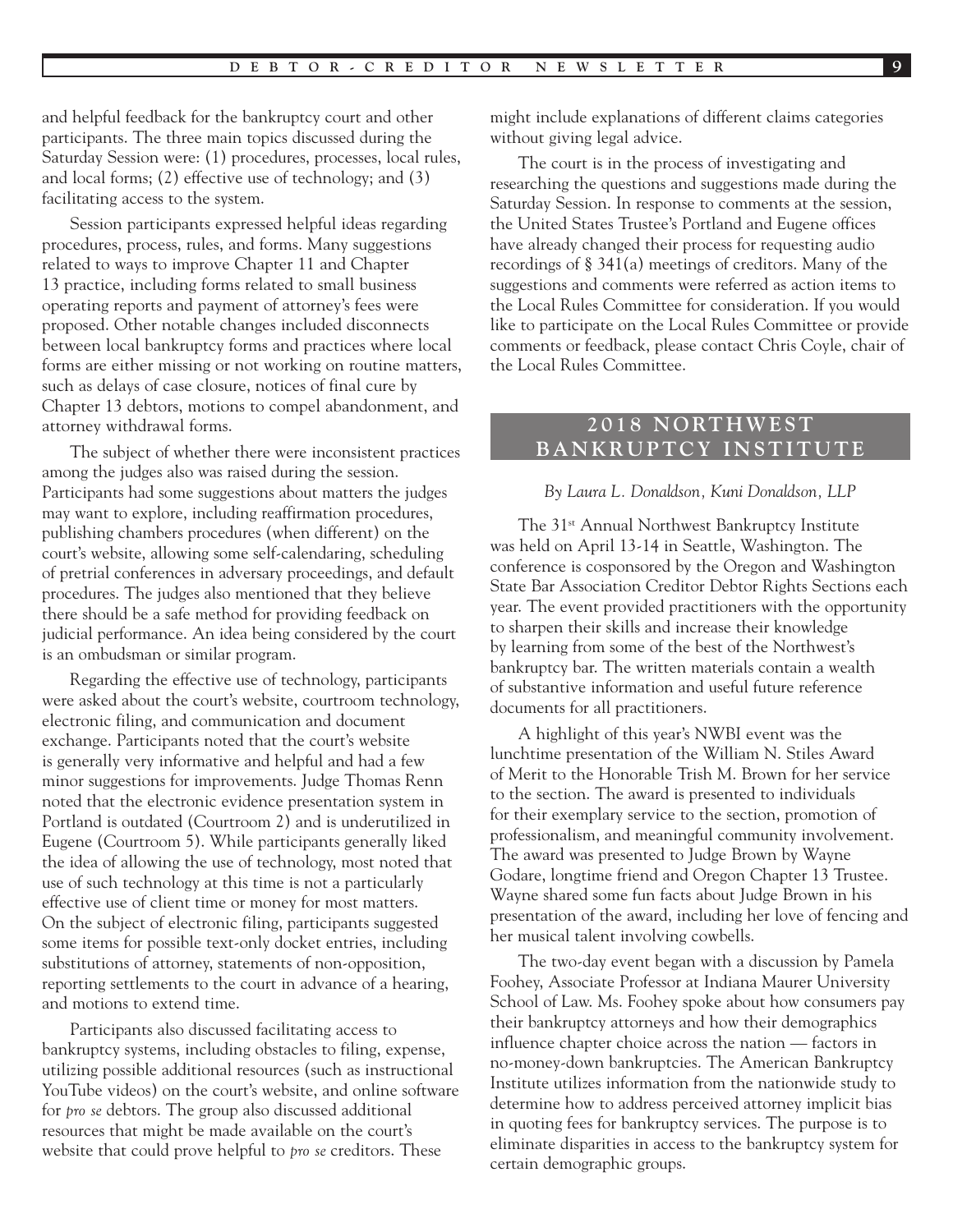Ms. Foohey described empirical studies reflecting two predictors for whether a household will file a no-moneydown attorney fee case. Debtor residence and race were the two primary factors. African Americans file more no-money-down cases than any other race per the study. The framework of the study was the choice between Chapters 7 and 13, with influencing factors such as the debtor's moral obligations and local legal culture. The study determined that attorneys are unaware that they are implicitly biased in quoting fees to their clients based on residence and race.

Practitioners questioned the validity of the study based on other factors that should be considered and alternate ways to view the study results. Many practitioners suggested location of debtors and individual circumstances, rather than attorney bias, have more to do with fees than are being taken into account in the study.

The morning continued with practitioners choosing between breakout sessions of Mortgage Mediation or Intercreditor Agreements. The Mortgage Mediation session involved Jeffrey Bean of the Bean Law Firm (WA) and Jaimie Fender (OR). C. Edward Dobbs of Parker, Hudson, et al. and Mark Northrup of Miller Nash (WA) discussed Intercreditor Agreements.

Jaimie and Jeff focused on the mediation processes between the two states and how they differ. Jaimie discussed the Oregon Foreclosure Avoidance (OFA) Program, ORS 86.726 to 86.756, where participation is mandatory. Jeff discussed the Washington statute where the mediator is more of a "gatekeeper," RCW 61.24.163. Parties must be referred by an attorney or housing counselor and certify that requirements have been met. Mediators manage the process until certification that mediation has been closed or completed.

Jeff defined mediation in Washington as a discussion regarding loss mitigation options with a good faith requirement. Oregon has no similar component of good faith in its statute, meaning the parties' conduct at mediation is not tied to a certificate of compliance. The OFA program is a facilitated application process. The Washington mediation program has more teeth. Successful outcomes for mediation include retention through reinstatement, forbearance, or modification, and exit options such as surrender of the property through short sale or deed in lieu processes.

Jeff and Jaimie discussed the scope of mediation, which is different between the two statutory schemes. Washington is broad and Oregon limited in scope. In Washington, the parties must address all issues that may allow them to meet the agreement to avoid foreclosure, including settlement of any wrongful default claims. The Oregon program focuses more on helping manage homeowner expectations.

Although attorneys come to mediation with the terms of the loan their clients can afford, it is rare to negotiate the terms of a new loan. Under the Washington scheme, if a borrower comes with terms of the loan they can afford, the statute requires the lenders to consider it.

Mark and C. Edward provided practitioners with tips on drafting considerations for Intercreditor Agreements (IAs) when bankruptcy is contemplated. Whether attorneys represent  $1^{st}$ ,  $2^{nd}$ , Debtor (Grantor) or a third-party creditor, it is important they understand how the words on the pages on an intercreditor agreement can impact the progress and outcome of a bankruptcy case. IAs should address challenges to liens, stay relief, and avoidance and reinstatement of liens. Subordination of liens and effect of equitable subordination, along with cash collateral and DIP financing considerations, were also discussed. Consent in the context of sale of collateral and allocation of collateral proceeds between lienholders was discussed, as were different scenarios that may exist when one party fails to cooperate.

The importance of intercreditor agreements and their interplay with bankruptcy was emphasized. IAs purport to alter the rights of junior-lien creditors or subordinated creditors in the bankruptcy of their common debtors. These agreements may contain waivers of important party rights in a bankruptcy proceeding, such as the right to object to debtor's use of cash collateral. IAs can also subject debtor borrowers to competing claims over estate assets.

Bankruptcy court jurisdiction under 11 U.S.C. § 510(a) as well as state laws were covered involving interpretation of terms in IAs/subordination agreements. Practitioners learned the court's differing approaches in a subordinated creditor's right to seek adequate protection and make objections to post-petition financing or 363 sales resulting from these agreements. In the Chapter 11 plan confirmation setting, it was shown how easily IA provisions can affect a party's claim classification, subordination of claims, and their rights to vote on a plan and object to plan terms. Enforcement of IAs in the context of Chapter 11 plan confirmation and recent case law involving bankruptcy waiver provisions in IA/subordination agreements was also discussed.

Practitioners reconvened for a discussion with C. Edward Dobbs regarding negotiating of settlements. Ed provided a vibrant discussion on negotiating settlements of a lawsuit, adversary, or contested matter. He discussed factors that prompt settlement negotiations — wasting insurance policies and Rule 68 offers of judgment — as well as dispositive motions that prompt settlement approaching trial dates, injunctions or restraining orders, reputational issues, or adverse judgments that can put a client out of business. Practitioners learned impeding factors of settlements, including inexperienced counsel or in some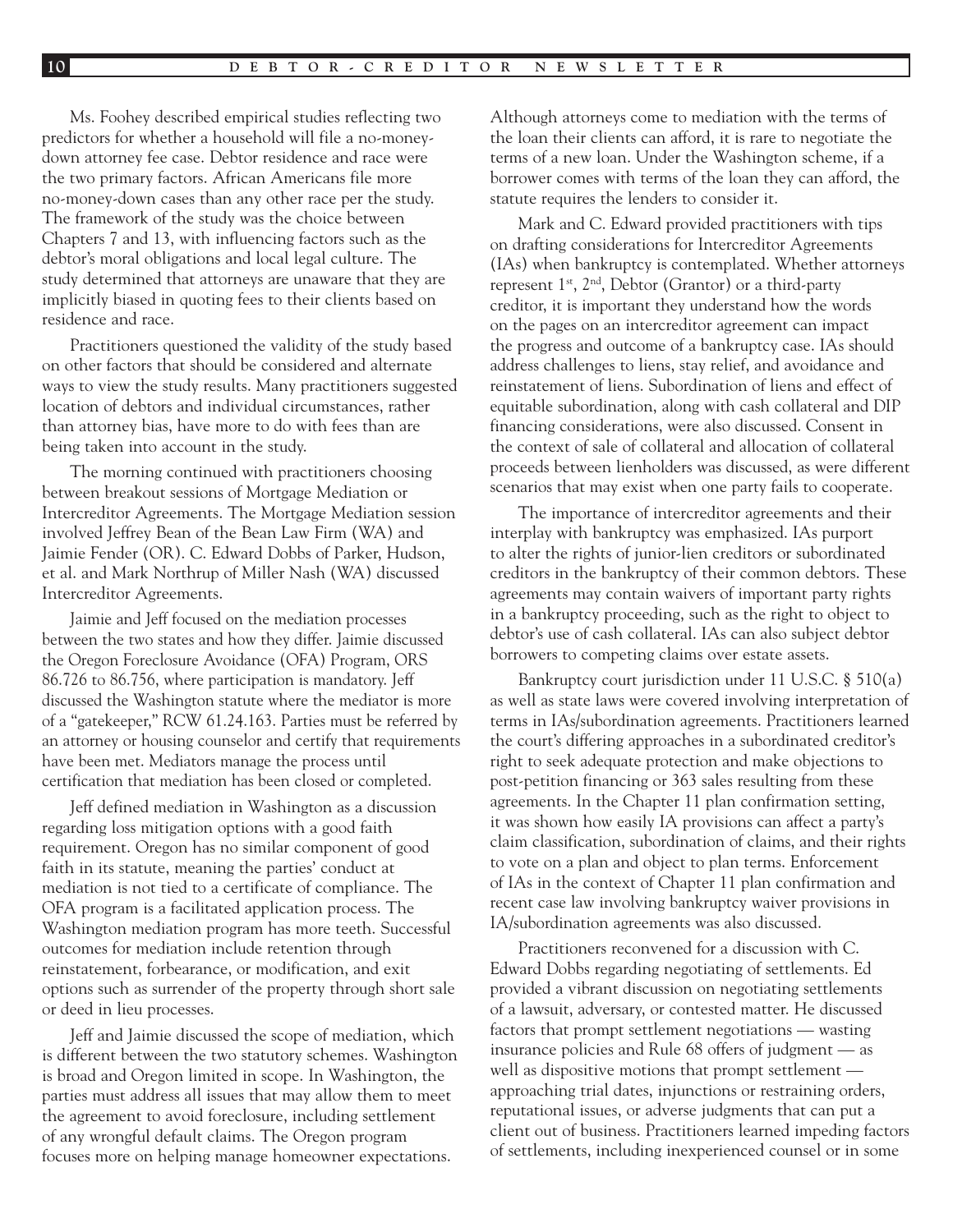cases a pure money case (a preference or liability case with no continued involvement of the parties).

Ed discussed ways to evaluate cases for settlement probability of winning, cost, length of time, collectability, and reputational issues — and variables that make settlement out of the parties' control. Practitioners learned bargaining tips and ethics in settlement negotiations, including seven sources of ethical guidance for lawyers. Alternatives to litigation were discussed as well as ethical rules governing contact with opposing parties and discussions during settlement. Lawyers were reminded of the psychological issues (perspective bias) that impact bargaining, including the way they view their role in the facilitation of that process. Closing remarks focused on the differences between a material misstatement of fact and puffery when negotiating.

Following lunch, Jeff Wong, an Oregon tax practitioner, provided one plenary session on the tax consequences of selling property and a breakout session involving getting the taxes right in bankruptcy — priority, dischargeability, and secured status with tax claims in bankruptcy. Both sessions left attendees with an elevated understanding of the issues that can and do go wrong in evaluating tax elements of bankruptcy. Jeff reminded all that basic due diligence requires obtaining tax transcripts to ascertain your client's tax liability prior to filing.

Jeff discussed 11 U.S.C. §724(b) and the subordination of tax liens to priority claims, as well as avoidance of penalty claims to the IRS for the benefit of all creditors. Although the IRS rarely seizes homes, Trustees are carving out proceeds for unsecured creditors involving houses that have large tax claims with penalties that can be avoided. Jeff discussed the recent 9th Circuit BAP decision of *In re Gill* that involved this set of facts. He reminded practitioners that homestead exemptions don't hold water against a tax lien. *In re: Cecil C. Gill*, OR-16-1300-BJuF (9th Cir. BAP 2017)

Jeff discussed disposition of distressed real property and tax consequences practitioners should pay attention to involving capital gains and cancellation of indebtedness income. Jeff described when a debt is canceled, the capital gains amount realized from transfer of property, and fair market value vs. distressed property sales. Oregon (ORS 86.797) and Washington (RCW 61.21.100) anti-deficiency laws were covered as to cancellation of indebtedness income. Practitioners were reminded to be aware of phantom tax liability — positive tax attributes to the extent it has been allowed to exclude income, and net operating losses from the prior year are reduced in order, as detailed by IRC §108(b)(2)).

Jeff finished with a discussion of taxes and discharge in bankruptcy. Subject matter included tolling and hanging paragraphs in the bankruptcy code that add time to each

of the dischargeability rules; issues surrounding unfiled returns, substitute for returns, fraudulent returns and interest on those returns; and secured claims for liens filed by the Internal Revenue Service or Oregon Department of Revenue. Jeff discussed events that trigger the tolling period suspending tax collection and common substitute for return scenarios. Workers' compensation collection differences between Oregon and Washington were covered, including when workers' compensation is considered an excise tax, priority, and non-dischargeable.

Brad T. Summers, Lane Powell, PC (OR); Richard Hooper, Pivotal Solutions (WA); and Barry Davidson, Davidson Backman Medeiros PLLC (WA) provided the group with considerations when advising how to liquidate a distressed business. The advantages and disadvantages of liquidation under the Washington receivership statute, as well as Chapter 7 and Chapter 11 bankruptcies, were covered, as were the takeaways that practitioners should keep in mind for each alternative. Such takeaways included receiverships offering many of the same protections as a Chapter 11 with less expense, or fade aways that can yield proceeds to creditors that are at least as much as any other means of liquidation and might occur much sooner. War stories were presented to give practitioners an idea of what outcomes might look like in each alternative. Consideration of assets and maximizing their value, protections to the debtor, minimizing costs, and recognizing procedural differences between the liquidating events were all discussed.

A breakout session was offered involving divorce, bankruptcy, and community property with Ann Chapman of VandenBos and Chapman, LLP (OR) and Rebecca Sheppard, of Sheppard Law Offices PC (WA). Attendees learned the fundamentals of community property, including definitions of marital debts, marital property, and property of the estate. Ann and Rebecca discussed attachment by creditors when only one spouse is in a bankruptcy, and in divorce, the interplay of preferences and fraudulent transfers that can become an issue once community property has been divided. Family law considerations involving community property, transfers, and personal injury claims were discussed. The cases of *In re Beverly* and *In re Bledsoe*, 469 F.3d 1106 (9th Cir. 2009) presented case law as to clear evidence of fraud and collusion. An interesting discussion took place amongst practitioners as to when relief is required in the bankruptcy case to pursue a nonfiling spouse's wages and when judgment liens can attach to community property.

Professor Foohey, Thomas Stilly of Sussman Shank, LLP (OR), and Carolyn Wade, Oregon Department of Justice (OR), provided the group with considerations relating to non-profit organizations in Chapter 11. Practitioners who attended the non-profit discussion learned that Chapter 11 cases are alive and thriving for religious organizations. The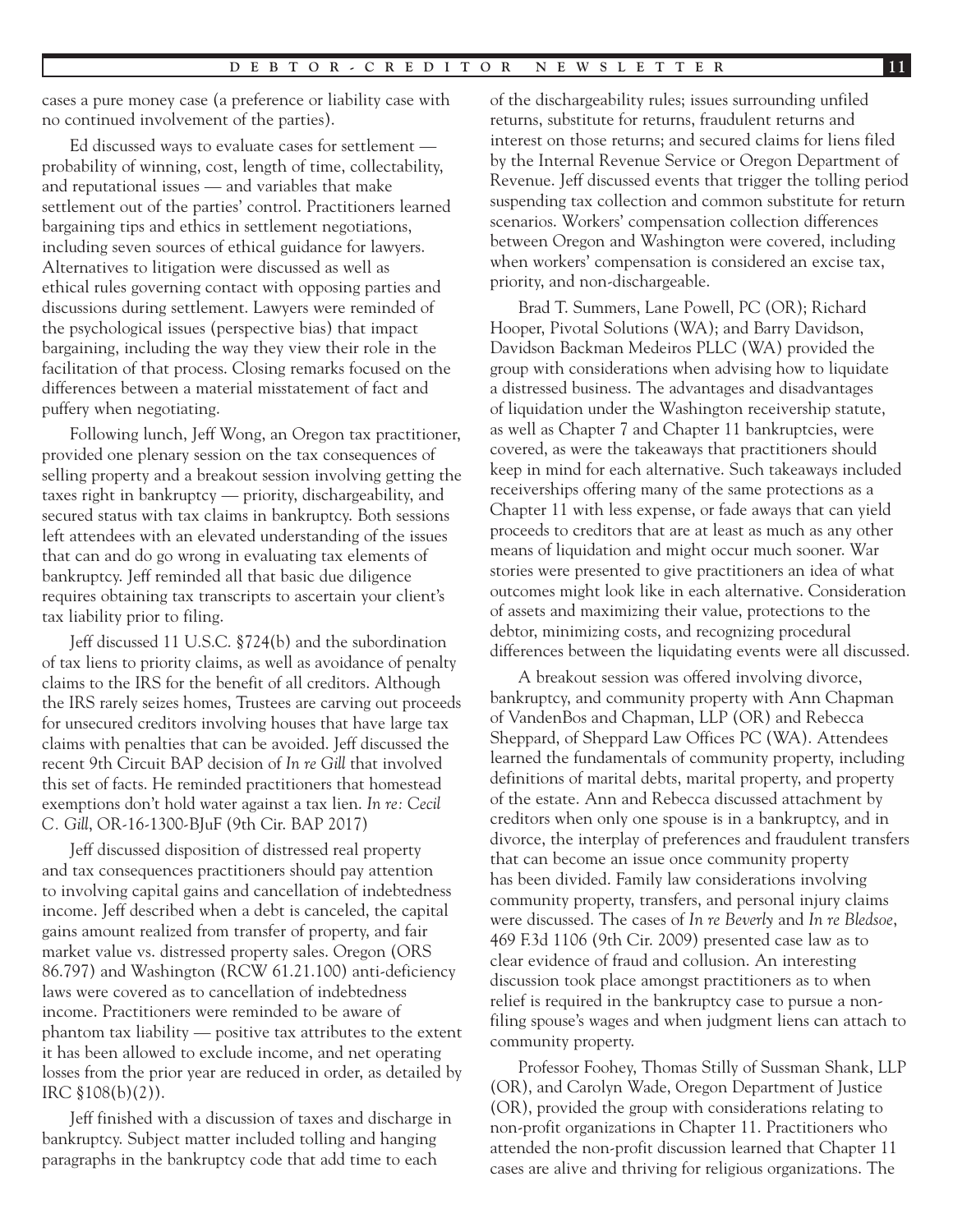parties discussed churches' unique governing structures and the difficult nature of the cases in Chapter 11. This includes complex factors involving potential charitable trust funds and property of the estate, future claimants, and known and unknown claims and negotiations required to confirm a Chapter 11 plan. The absolute priority rule was discussed as were definitions relating to "charitable purpose" and "resulting and constructive" trusts. Interesting data showed that oftentimes, churches are solvent when they file; they are just having difficulty paying mortgages on their real estate holdings.

Saturday's session began with judicial bench banter on timely topics and ended with an interactive discussion by Justin Leonard of Leonard Law Group, LLC (OR) and Professor Stephen Sepinuck of the Gonzaga University School of Law on identifying analytical errors in secured transactions.

Judge Mary Lou Heston discussed substantial contribution claims under 11 USC § 503(b). Judicial decisions involve whether these claims are for fees that benefited the estate, or do they involve a trustee whose job it was to pursue those claims and eliminate the fees. Generally allowed 503(b) claims are very narrow — usually it is only professionals hired by the trustee whose claims are allowed under this section. The written materials provide a wellwritten decision involving a substantial contribution claim.

Judge Thomas Renn sought input from practitioners concerning the role of the judge involving unrepresented parties in litigation. Attorneys voiced concern that judges will lawyer from the bench. Judge Renn expressed a concern regarding all parties having a fair opportunity to be heard. His judicial position requires him to explain legal procedures to each pro-se, with the lawyer given the opportunity to present their counterpoint. Judge Frank Kurtz agreed, as did most judges on the panel.

Judge Mark Barreca discussed criminal fines and restitution involving Chapters 7 and 13 bankruptcies. He noted courts are just starting to see these issues and understand gray areas. He discussed the differences in 11 U.S.C. §§ 523(a)(7), (a)(13), whereby parties can get out of fines in Chapter 13 but not in 7. Many traffic offenses are civil offenses. Practitioners must ascertain under state law whether the items owed to the government entity are a fine or restitution. These items can include DNA testing fees and costs of counsel for the defendant in a prosecution. These items do not constitute a crime themselves, so attorneys have to look to state law for the definition of a fine. The judges emphasized that just because it reimburses someone, it is not a criminal fine. The punitive aspect is a combination of monetary and nonmonetary punishment. Federal judges don't have the same information that was in front of the state judges, so they

won't make that judgment to separate unless practitioners emphasize it for their clients.

The judicial panel also discussed the effect of the automatic stay as to pecuniary interest vs. public policy tests. If the government actions are intended to effectuate public policy, the matter is not stayed. *In re Dingley* 852 F.3d 1143, 1146-47 (9th Cir. 2017) (citations omitted).

Judge David Hercher discussed the notion that judges can and should take special steps to advance procedural fairness for all parties. This includes unbundling legal services, strengthening of the Alternative Dispute Resolution program, and the use of judicial settlement conferences. He voiced concern about the role of the judge when an under-represented party misses an important issue. He recognizes practitioner concerns about judges engaging in legal advocacy on behalf of pro se parties. The question often involves case management and what the judge's role should be in facilitating the matter between the parties.

Judge Kurtz discussed *In re Tukhi*, 568 B.R. 107 (B.A.P. 9th Cir. 2017). *Tukhi* involved a dismissal sanction based on a local rule violation for failure to prosecute. The BAP in *Tukhi* overturned the bankruptcy court's ruling due to its failure to consider the state of mind of the parties and the five factor dismissal sanctions stated in *Henderson v. Duncan*, 779 F.2d 1421, 1423 (9th Cir. 1986). He discussed another recent case (*Hamer v. Neighborhood Housing Services of Chicago*, No. 15-3764 [7th Cir. Aug. 31, 2016]) concerning deadlines that are jurisdictional only if established by statute, not by local rule. As a result, if a party files an appeal beyond the 14 days, it is no longer dismissed; it is deferred to the merits panel to decide if it is a jurisdictional or claims processing issue.

Mr. Leonard and Professor Sepinuck ended the day with an interactive session using cell phones to identify analytical errors made in cases involving secured transactions. Practitioners entertained multiple scenarios where the court's analysis may or may not have been correct. Results of each question were met with much discussion about the validity or accuracy of the holdings and explanations by the practitioners as to how the court came to its decision. The UCC sections involved classifications of collateral, attachment and perfection of a security interest, proceeds, where to file a financing statement, and the effect of errors in these processes as it pertains to the parties. This interactive event was fun and a great learning experience for practitioners to close out the weekend.

The 2018 NWBI event was a huge success thanks to those who put together an informative, insightful program. Suggestions for future NWBI topics and/or speakers are always welcome and should be made to Justin Leonard, Chair of the Debtor/Creditor Executive Committee.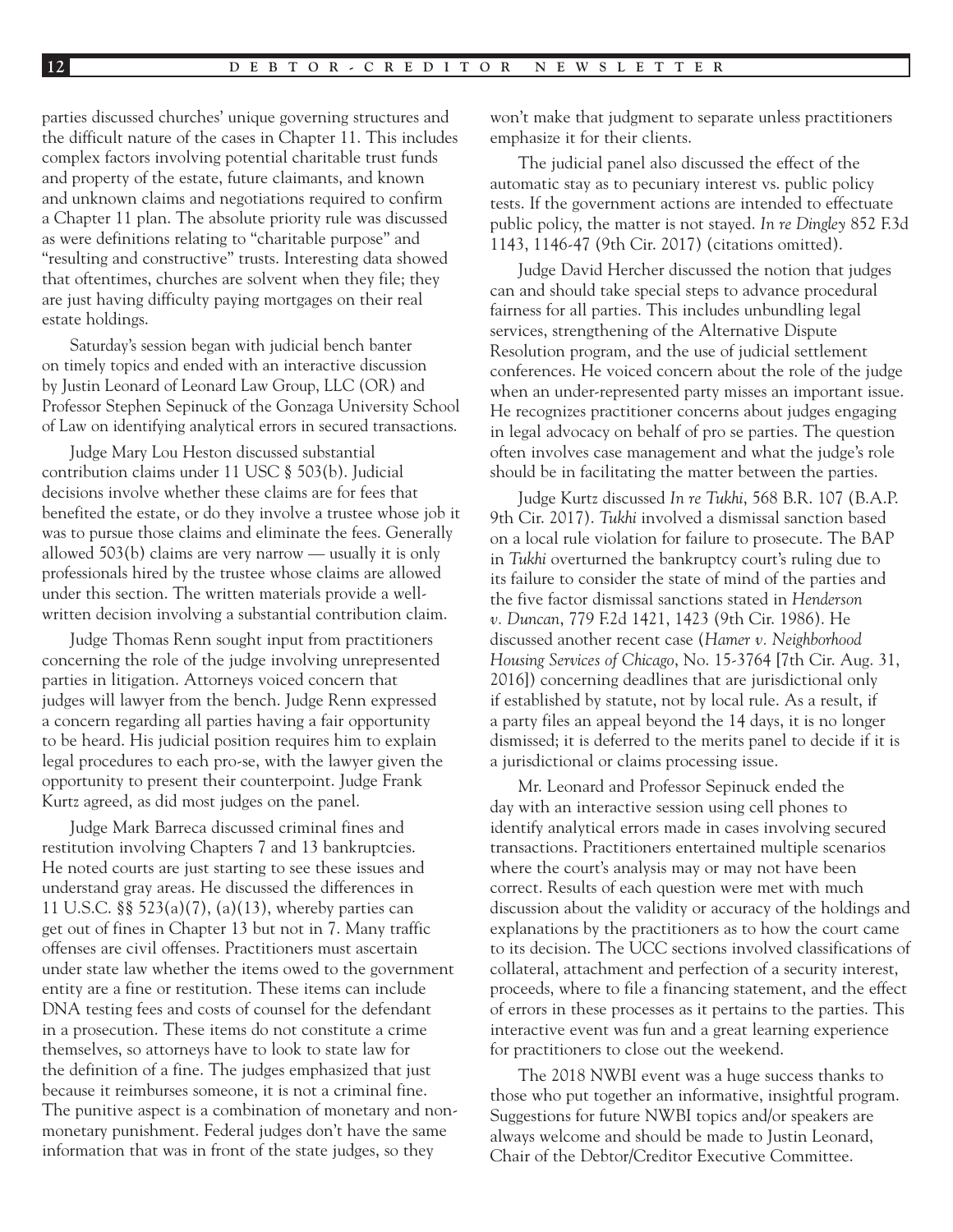# LIMITING THE SAFE HARBOR **U N D E R § 5 4 6 ( E ) , O R T R U S T E E S MAY BE OFF TO THE RACINO**

#### *By Susan Alterman, Kell, Alterman & Runstein, LLC; Margot Seitz, Farleigh Wada Witt*

In a unanimous opinion, the United States Supreme Court finally clarified the limits of certain avoidance powers of bankruptcy trustees in transactions involving financial intermediaries in *Merit Mgt. Group, LP v. FTI Consulting, Inc.*, 138 S. Ct. 883 (2018). At issue was whether a settlement payment made to a financial institution acting as an intermediary is within the scope of 11 U.S.C. § 546(e), which creates a safe harbor for (and protects from clawback) payments made "by" or "to" certain types of entities, including financial institutions.

Section 546 gives bankruptcy courts the power to avoid certain types of payments made by the debtor before filing. Section 546(e) is an exception to that general rule. It generally protects from avoidance "settlement payments" and other transfers made in connection with a securities contract, if the payment is "made by or to (or for the benefit of)" a financial institution (or certain other entities). Congress enacted this provision in 1982 at the behest of the SEC to protect the securities settlement and clearing process from attack. Since then, Congress has expanded this safe harbor several times to more broadly protect financial institutions, commodity brokers, forward contract merchants, stockbrokers, financial participants, and securities clearing agencies.

The federal circuits have applied the exception two ways. The Second, Third, Sixth, Eighth and Tenth Circuits have held that any transaction involving a financial institution intermediary is protected, even when the institution is simply a conduit and does not directly benefit from the transfer. Other courts, including the Seventh and Eleventh Circuits, have held that for the safe harbor to apply, the financial institution must be an actual party to the transaction, not merely an intermediary.

The *Merit* case presented the issue squarely. In 2007, the debtor borrowed funds from Credit Suisse to buy the outstanding stock of Bedford Downs, a combination racecourse and casino – cleverly dubbed a "racino." The funds moved from the lender, Credit Suisse, to escrow agent Citizens Bank of Pennsylvania. The escrow agent collected the signed stock certificates and disbursed the proceeds, including \$16.5 million, to Bedford's largest shareholder, Merit Management Group ("Merit").

Fascinating in theory, the racino proved less lucrative in execution. Shortly after buying the stock, the debtor filed its Chapter 11 petition. FTI Consulting was appointed as Trustee of a litigation trust under the debtor's confirmed plan. The Trustee sought to recover the \$16.5 million the debtor had paid to Merit. The Trustee alleged the transfer was constructively fraudulent under  $\S$  548(a)(1)(B) because the debtor was insolvent when it purchased the stock and argued that the debtor had received less than reasonably equivalent value when it paid for the seemingly worthless enterprise.

In response, Merit argued that the transfer was protected from clawback by § 546(e) because it was made using Credit Suisse and Citizens Bank as financial institution intermediaries. Merit argued that the exemption applied because the transfer was a "settlement payment … made by or to (or for the benefit of)" financial institutions – Credit Suisse and Citizens Bank. Merit alleged that the safe harbor was not meant to apply only in cases where a financial institution directly benefits from the transfer but should cover *any* transaction where a financial institution acts as a lender or escrow agent. The District Court agreed, holding that the transaction was indeed exempt from avoidance. The Seventh Circuit reversed, holding that the relevant transfer was not the intermediate transfers involving Credit Suisse and Citizen's bank. Instead, the Circuit Court found that the relevant consideration is the overall transaction in which the debtor agreed to make the payment. The court concluded that the safe harbor provision cannot be used to protect transfers made through a bank where the bank was not a direct party to the underlying transaction.

Merit petitioned for *certiorari* asking the US Supreme Court to resolve the conflict among the circuits as to the proper application of the § 546(e) safe harbor. The Court clarified the law on February 27, 2018, in an opinion by Justice Sotomayor. The Court concluded that the Trustee can avoid a transfer if the funds to be clawed back moved through a financial institution that acted only as a conduit in the transaction. The Court's starting point was formulating the test to be applied: "[b]efore a court can determine whether a transfer was made by or for the benefit of a covered entity, the court must first identify the relevant transfer to test that inquiry." *Id*. at 886.

Merit countered that the Supreme Court should look at all component parts of the transaction, not just the ultimate end-to-end transfer. Merit urged the court to find that because those component parts included transactions to and from financial institutions, § 546(e) prohibits the Trustee from avoiding the transfer. In contrast, the Trustee argued that the only relevant transfer is the actual transfer the Trustee sought to avoid — the transfer of the \$16.5 million from the debtor to Merit. Because neither the debtor nor Merit were financial institutions, the Trustee argued that the safe harbor did not apply. The Supreme Court agreed with the Trustee.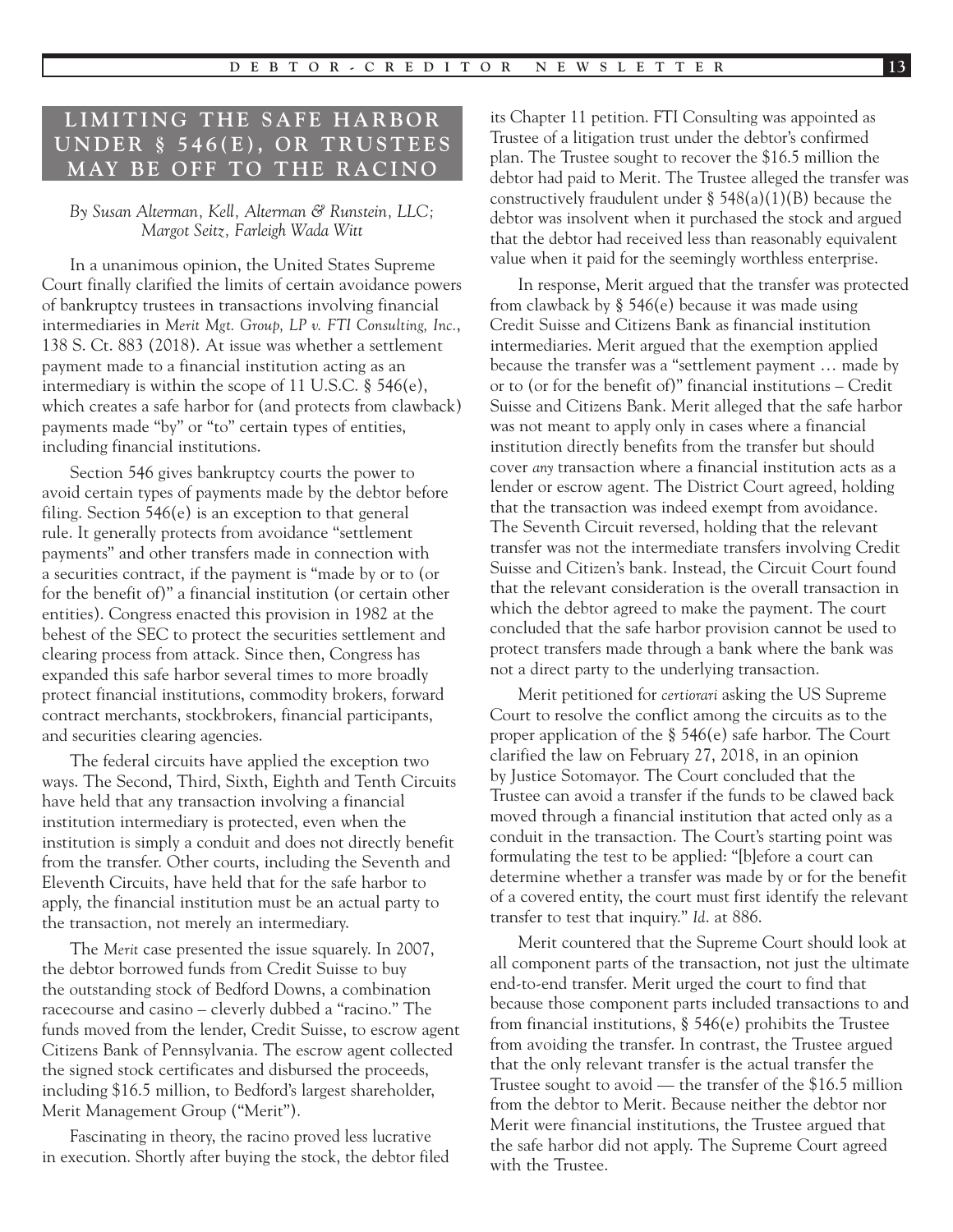In ruling that the safe harbor did not apply and the transfer was avoidable, the court held that "the language of § 546(e), the specific context in which that language is used, and the broader statutory structure all support the conclusion that the relevant transfer for purposes of the § 546(e) safeharbor inquiry is the overarching transfer that the Trustee seeks to avoid.…" *Id*. at 886. The Court's decision was straightforward — using a financial institution to finalize transfers of stock and funds is not sufficient to exempt the underlying transaction from the traditional application of the Trustee's avoidance powers under § 546(e).

The long-term effect of the decision is unclear. We will likely see additional rounds of litigation over the definition of "financial institution." The Supreme Court pointed out in a footnote that the definition in 11 USC § 101(22) includes "customers" of a bank when the bank is acting as an "agent" or "custodian" for that customer. That may provide a toehold for transferees to try once again to broaden the scope of protected transferees under § 546(e). We may also see trustees having somewhat increased control in avoidance litigation since they can now define the "relevant transfer," impacting the scope of the safe harbor. Lastly, commentators Alex Wolf and Ronald Mann have suggested that the ultimate effect of the decision will be both the increased ease of challenging overpriced leveraged-buyout transactions that end with the acquirer in bankruptcy and the "ripple effect" affecting market participants. As Mann notes, in the end, the people most likely to benefit from the decision may be litigators, who will continue to challenge (and defend) financial intermediary transactions.

## **11 U.S. Code § 546 – Limitations on avoiding powers**

- US Code
- Notes
- Authorities (CFR)

**(a)** An action or proceeding under section 544, 545, 547, 548, or 553 of this title may not be commenced after the earlier of—

**(1)**the later of—

**(A)**

2 years after the entry of the order for relief; or

#### **(B)**

1 year after the appointment or election of the first trustee under section 702, 1104, 1163, 1202, or 1302 of this title if such appointment or such election occurs before the expiration of the period specified in subparagraph (A); or

#### **(2)**

the time the case is closed or dismissed.

#### **(b)**

**(1)**The rights and powers of a trustee under sections 544, 545, and 549 of this title are subject to any generally applicable law that—

#### **(A)**

permits perfection of an interest in property to be effective against an entity that acquires rights in such property before the date of perfection; or

#### **(B)**

provides for the maintenance or continuation of perfection of an interest in property to be effective against an entity that acquires rights in such property before the date on which action is taken to effect such maintenance or continuation.

#### $(2)$ <sup>If—</sup>

#### **(A)**

a law described in paragraph (1) requires seizure of such property or commencement of an action to accomplish such perfection, or maintenance or continuation of perfection of an interest in property; and

#### **(B)**

such property has not been seized or such an action has not been commenced before the date of the filing of the petition;

such interest in such property shall be perfected, or perfection of such interest shall be maintained or continued, by giving notice within the time fixed by such law for such seizure or such commencement.

#### **(c)**

**(1)**Except as provided in subsection (d) of this section and in section 507(c), and subject to the prior rights of a holder of a security interest in such goods or the proceeds thereof, the rights and powers of the trustee under sections 544(a), 545, 547, and 549 are subject to the right of a seller of goods that has sold goods to the debtor, in the ordinary course of such seller's business, to reclaim such goods if the debtor has received such goods while insolvent, within 45 days before the date of the commencement of a case under this title, but such seller may not reclaim such goods unless such seller demands in writing reclamation of such goods—

#### **(A)**

not later than 45 days after the date of receipt of such goods by the debtor; or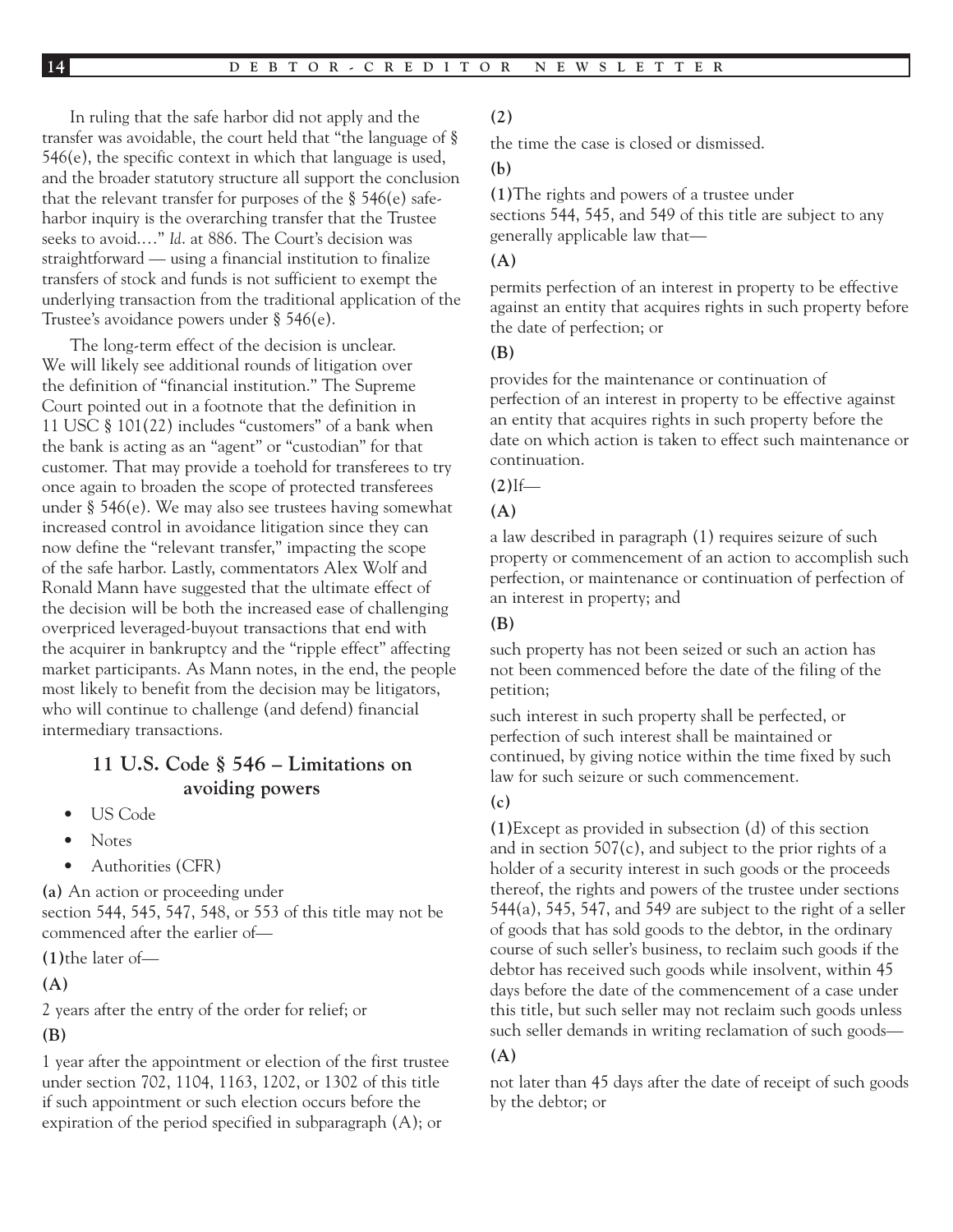## **(B)**

not later than 20 days after the date of commencement of the case, if the 45-day period expires after the commencement of the case.

## **(2)**

If a seller of goods fails to provide notice in the manner described in paragraph (1), the seller still may assert the rights contained in section 503(b)(9).

**(d)**In the case of a seller who is a producer of grain sold to a grain storage facility, owned or operated by the debtor, in the ordinary course of such seller's business (as such terms are defined in section 557 of this title) or in the case of a United States fisherman who has caught fish sold to a fish processing facility owned or operated by the debtor in the ordinary course of such fisherman's business, the rights and powers of the trustee under sections 544(a), 545, 547, and 549 of this title are subject to any statutory or common law right of such producer or fisherman to reclaim such grain or fish if the debtor has received such grain or fish while insolvent, but—

### **(1)**

such producer or fisherman may not reclaim any grain or fish unless such producer or fisherman demands, in writing, reclamation of such grain or fish before ten days after receipt thereof by the debtor; and

### **(2)**

the court may deny reclamation to such a producer or fisherman with a right of reclamation that has made such a demand only if the court secures such claim by a lien.

### **(e)**

Notwithstanding sections 544, 545, 547, 548(a)(1)(B), and 548(b) of this title, the trustee may not avoid a transfer that is a margin payment, as defined in section 101, 741, or 761 of this title, or settlement payment, as defined in section 101 or 741 of this title, made by or to (or for the benefit of) a commodity broker, forward contract merchant, stockbroker, financial institution, financial participant, or securities clearing agency, or that is a transfer made by or to (or for the benefit of) a commodity broker, forward contract merchant, stockbroker, financial institution, financial participant, or securities clearing agency, in connection with a securities contract, as defined in section 741(7), commodity contract, as defined in section 761(4), or forward contract, that is made before the commencement of the case, except under section  $548(a)(1)(A)$  of this title.

### **(f)**

Notwithstanding sections 544, 545, 547, 548(a)(1)(B), and 548(b) of this title, the trustee may not avoid a transfer made by or to (or for the benefit of) a repo participant

or financial participant, in connection with a repurchase agreement and that is made before the commencement of the case, except under section  $548(a)(1)(A)$  of this title.

#### **(g)**

Notwithstanding sections 544, 545, 547, 548(a)(1) (B) and 548(b) of this title, the trustee may not avoid a transfer, made by or to (or for the benefit of) a swap participant or financial participant, under or in connection with any swap agreement and that is made before the commencement of the case, except under section  $548(a)(1)$ (A) of this title.

### **(h)**

Notwithstanding the rights and powers of a trustee under sections 544(a), 545, 547, 549, and 553, if the court determines on a motion by the trustee made not later than 120 days after the date of the order for relief in a case under chapter 11 of this title and after notice and a hearing, that a return is in the best interests of the estate, the debtor, with the consent of a creditor and subject to the prior rights of holders of security interests in such goods or the proceeds of such goods, may return goods shipped to the debtor by the creditor before the commencement of the case, and the creditor may offset the purchase price of such goods against any claim of the creditor against the debtor that arose before the commencement of the case.

## **(i)**

### **(1)**

Notwithstanding paragraphs (2) and (3) of section 545, the trustee may not avoid a warehouseman's lien for storage, transportation, or other costs incidental to the storage and handling of goods.

## **(2)**

The prohibition under paragraph (1) shall be applied in a manner consistent with any State statute applicable to such lien that is similar to section 7–209 of the Uniform Commercial Code, as in effect on the date of enactment of the Bankruptcy Abuse Prevention and Consumer Protection Act of 2005, or any successor to such section 7–209.

## **(j)**

Notwithstanding sections 544, 545, 547, 548(a)(1)(B), and 548(b) the trustee may not avoid a transfer made by or to (or for the benefit of) a master netting agreement participant under or in connection with any master netting agreement or any individual contract covered thereby that is made before the commencement of the case, except under section 548(a)(1)(A) and except to the extent that the trustee could otherwise avoid such a transfer made under an individual contract covered by such master netting agreement.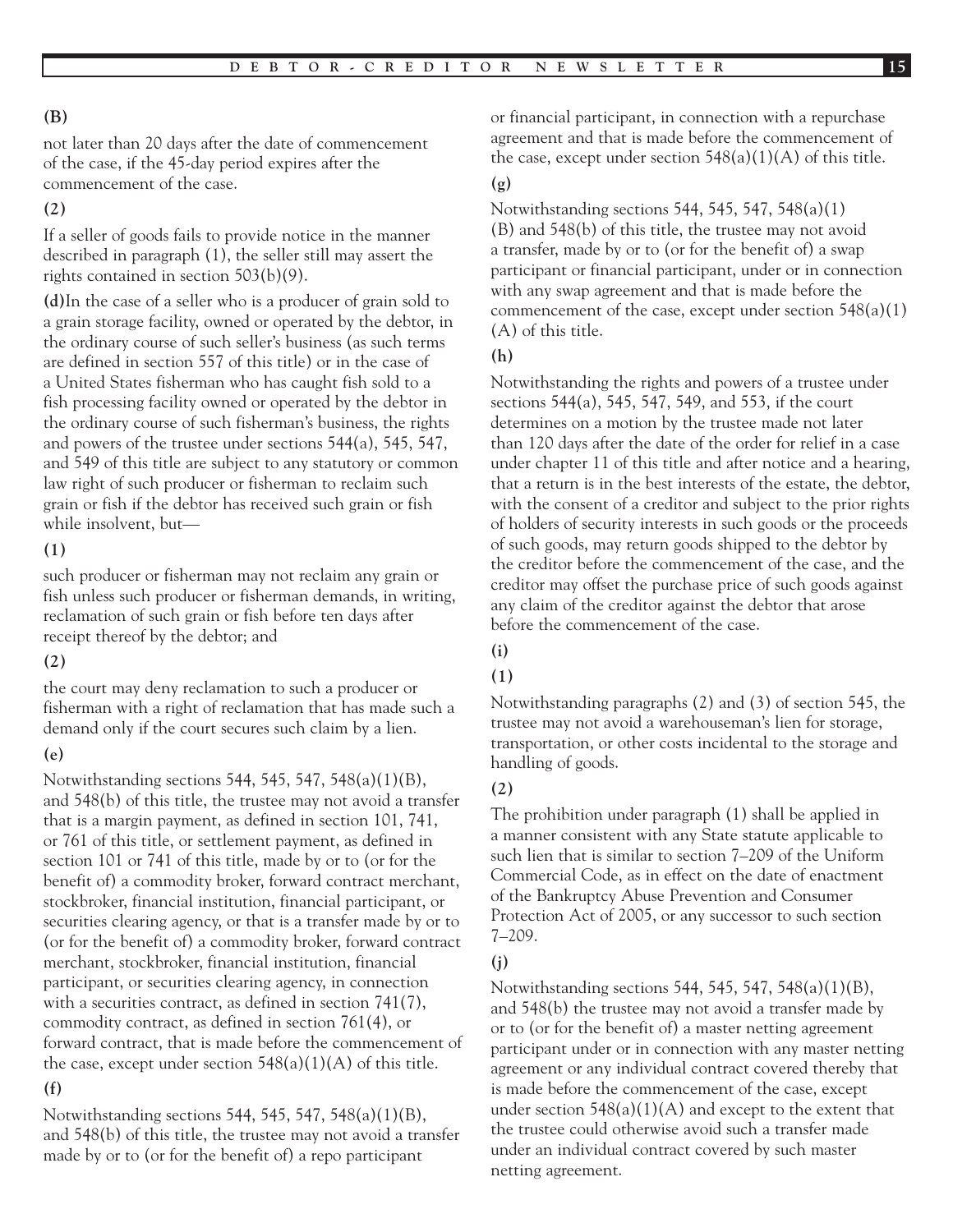(Pub. L. 95–598, Nov. 6, 1978, 92 Stat. 2597; Pub. L. 97–222, § 4, July 27, 1982, 96 Stat. 236; Pub. L. 98–353, title III, §§ 351, 393, 461, July 10, 1984, 98 Stat. 358, 365, 377; Pub. L. 99–554, title II, §§ 257(d), 283(*l*), Oct. 27, 1986, 100 Stat. 3114, 3117; Pub. L. 101–311, title I, § 103, title II, § 203, June 25, 1990, 104 Stat. 268, 269; Pub. L. 103–394, title II, §§ 204(b), 209, 216, 222(a), title V, § 501(b)(4), Oct. 22, 1994, 108 Stat. 4122, 4125, 4126, 4129, 4142; Pub. L. 105–183, § 3(c), June 19, 1998, 112 Stat. 518; Pub. L. 109–8, title IV, § 406, title IX, § 907(e), (*o*)(2), (3), title XII, § 1227(a), Apr. 20, 2005, 119 Stat. 105, 177, 182, 199; Pub. L. 109–390, § 5(b), Dec. 12, 2006, 120 Stat. 2697.)

LII has no control over and does not endorse any external Internet *site that contains links to or references LII.*

#### **NINTH CIRCUIT CASE NOTES**

*By Stephen Raher*

### **Section 1129(a)(10) Applies on "Per Plan" Basis**

*JPMCC 2007-C1 Grasslawn Lodging v. Transwest Resort Properties (In re Transwest Resort Properties)*

#### *881 F.3d 724 (9th Cir. 2018)*

This Chapter 11 case involves two hotels and five debtors that represent a complex capital structure. Transwest Resort Properties is a holding company that holds 100% membership interest in two of the other debtors (referred to as the "Mezzanine Debtors"). The Mezzanine Debtors are the sole owners of the remaining two debtors, which own and operate the two hotels.

The senior lender is appellant JPMC 2007-C1 Grasslawn Lodging ("Lender"). Debtors filed Chapter 11 petitions in 2010. At that point, Lender's claim was undersecured, but it made a timely § 1111(b) election. Eventually, the Debtors proposed a joint plan of reorganization, which the bankruptcy court confirmed over Lender's objection. Lender appealed, but the district court dismissed the appeal, holding that the appeal was equitably moot. In 2015, a divided panel of the Ninth Circuit reversed, providing a detailed analysis of the equitable mootness doctrine and holding that relief could still be fashioned if Lender prevailed (see Newsletter XXXIV, No. 3 [Fall 2015], at 8-9). The Ninth Circuit remanded the case and instructed the district court to rule on the merits of Lender's appeal.

On remand, Lender pressed two objections that it had previously raised in opposition to confirmation. The district court was not persuaded by either argument, and it thus affirmed the bankruptcy court's order confirming the plan.

The Lender appealed, and the case went back to the Ninth Circuit, where it was assigned to the same panel that issued the 2015 opinion.

Lender's first argument is that Debtors had improperly circumvented § 1111(b). The plan restructured Lender's loan to require interest-only payments for 21 years, followed by a balloon payment. Although the plan included a dueon-sale clause, the provision would be waived if the two hotels were sold within years 5 and 15. Lender alleged that this loophole gutted the protections it was supposed to receive upon making an § 1111(b)(2) election (pursuant to which its undersecured claim is treated as if it were fully secured). Writing for a unanimous panel, Judge Milan Smith quickly disposed of this argument, finding it unsupported by the text of the Bankruptcy Code.

The more notable part of the ruling concerns Lender's second argument, which presented an issue of first impression among the circuit courts. As previously noted, the joint plan covered five debtors (whose cases were procedurally, but not substantively, consolidated). Lender objected to confirmation under § 1129(a)(10), which requires the acceptance of at least one impaired class. Lender was the holder of the only claims against the Mezzanine Debtors, and it voted against confirmation. Not surprisingly, Lender argued that § 1129(a)(10) applies to each debtor under a joint plan, and that without an impaired accepting class in each of the Mezzanine Debtors' cases, the joint plan could not be confirmed. The lower courts disagreed, ruling that  $\S 1129(a)(10)$  applies on a "per plan" basis, not "per debtor."

The Ninth Circuit affirmed the rulings of the lower courts, again finding no textual support for the Lender's preferred interpretation and concluding that the plain language of § 1129(a)(10) indicates Congress intended a "per plan" approach. But in a separate concurrence, Judge Michelle Friedland expressed some sympathy for the Lender. She agreed with her colleagues' interpretation of § 1129(a) (10) but expressed concern that the plan treated Lender unfairly by effecting a "de facto" substantive consolidation. Under the joint plan, creditors for each of the five debtors would all be paid from a single pool of assets, which is essentially what happens under substantive consolidation. Judge Friedland wrote that if Lender had objected to confirmation on this basis, the bankruptcy court should have determined whether substantive consolidation was justified under existing case law. But since Lender did not raise this objection in the bankruptcy court, it was too late to pursue it on appeal.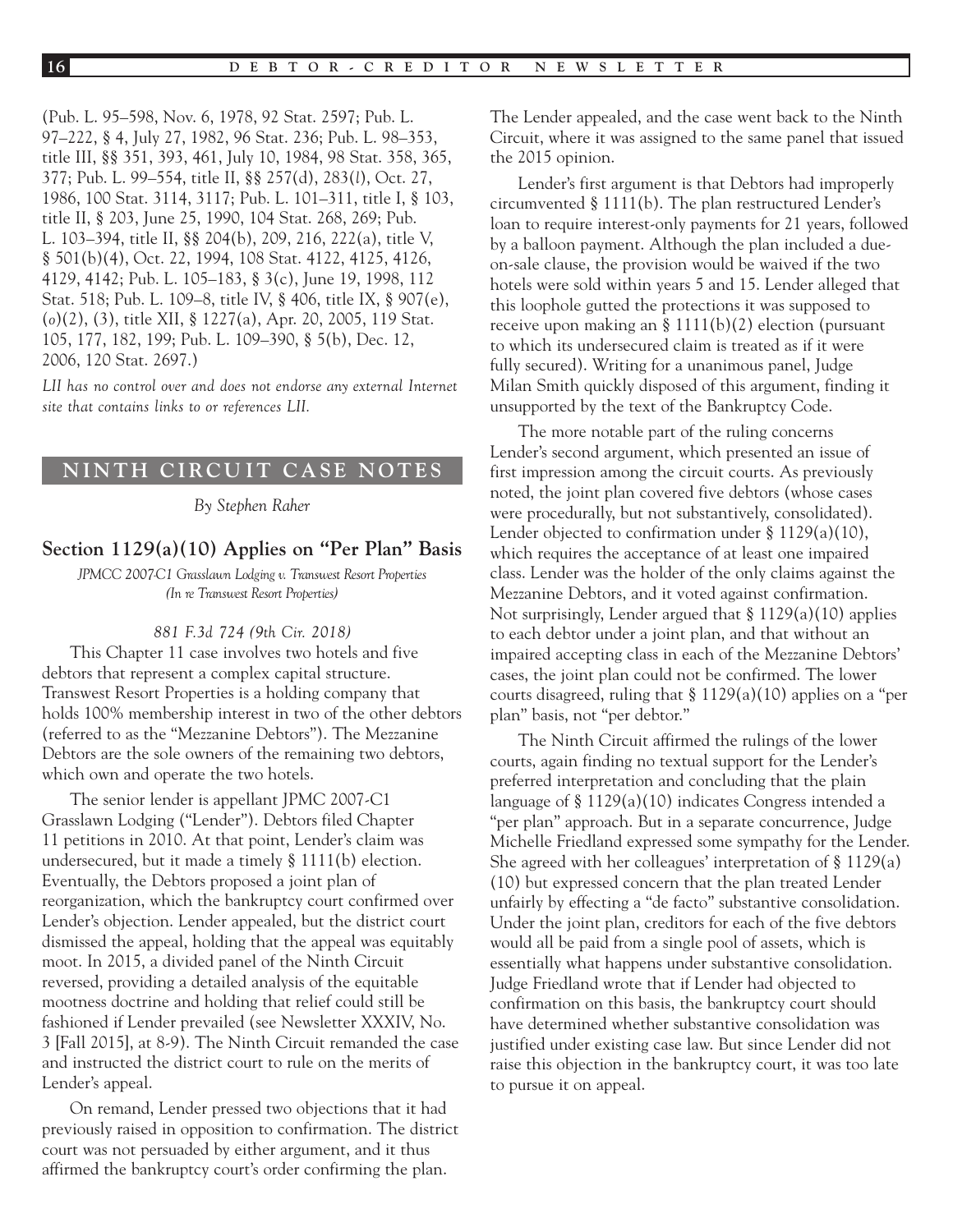## **Ahoy, Debtor: The Intersection of Admiralty and Bankruptcy**

#### *Barnes v. Sea Hawaii Rafting, LLC*

#### \_\_\_ F.3d \_\_\_, 2018 WL 1870090 (9th Cir. Apr. 19, 2018)

Chad Barnes worked as a seaman aboard a tourist boat, the M/V *Tehani*. The *Tehani* was owned by Sea Hawaii Rafting, LLC ("SHR"), which in turn was owned by Kris Henry. After Barnes was seriously injured at work, he sued for the ancient maritime remedy of "maintenance and cure" — monetary damages meant to cover a seaman's room, board, and medical expenses. As is generally the case when a seaman brings a maritime tort, Barnes's claim was secured by a maritime lien against the vessel. He sued the *Tehani in rem* and sued SHR and Mr. Henry *in personam*.

Barnes moved for summary judgment, seeking an order requiring SHR and Henry to pay maintenance and cure. Although the district court agreed that the defendants were liable, it declined to order payments, finding that determination of the appropriate dollar amount raised disputed issues of fact. Barnes filed another summary judgment motion, but before it could be heard, SHR filed a Chapter 7 bankruptcy petition, and Henry filed his own Chapter 13 petition. The district court abated the case pursuant to the automatic stay.

The bankruptcy court partially lifted the stay in the SHR case to allow the district court to adjudicate the validity, extent, amount, and priority of Barnes's maritime lien, but the court's order further specified that the stay was *not* lifted for purposes of enforcement of any such lien. The district court then reopened the case. The trustee of the SHR estate argued that Barnes had not followed applicable procedural rules when he filed an amended complaint, and the court had therefore lost *in rem* jurisdiction over the *Tehani*. The district court agreed and issued an order dismissing the *Tehani* and also granting Barnes partial summary judgment on one of his negligence claims. Barnes appealed to the Ninth Circuit. While the appeal was pending, SHR's trustee sold the *Tehani* to a new company formed by Henry.

In an opinion by Judge Jacqueline Nguyen, the panel concluded that the appeal was interlocutory (the *Tehani* was only one of several defendants; thus, there was not a final judgment under FRCP 54(b)), and therefore the appellate court lacked jurisdiction. Nonetheless, the court proceeded to rule on the appeal by construing it as a petition for writ of mandamus. As to the merits, the court decided several admiralty issues (not discussed in detail here) and one issue of bankruptcy law.

The court first held, as a matter of maritime procedure, that the district court did possess *in rem* jurisdiction over the

*Tehani* and should not have dismissed the vessel. The trustee argued that even if the district court had erred, Barnes's appeal was now moot because the *Tehani* had been sold free and clear of his maritime lien. The Ninth Circuit rejected this argument based on its conclusion that the bankruptcy court lacked jurisdiction to adjudicate Barnes's maritime lien. In announcing this ruling, the court made three subsidiary points.

First, the court held that creation, perfection, or enforcement of a maritime lien is not stayed by § 362 of the Bankruptcy Code. A similar holding had previously been issued in *U.S. v. ZP Chandon*, 889 F.2d 889 (9th Cir. 1989), but the trustee argued that this earlier case was distinguishable because it involved a post-petition claim in a Chapter 11 case. Unpersuaded, the court reiterated that § 362 does not expressly mention maritime liens. Given the long and detailed history of maritime liens, the court concluded that Congress's silence indicates an intent not to subject such liens to the automatic stay.

Second, the court held that the bankruptcy court lacked jurisdiction to adjudicate Barnes's lien because the *Tehani* was technically in the custody of the district court while that court exercised *in rem* jurisdiction. Because the district court acquired that jurisdiction in a pre-petition case, it prevented the bankruptcy court from exercising *in rem* jurisdiction in the later-filed bankruptcy case.

Finally, in dictum, the court mused that even if the district court had not acquired *in rem* jurisdiction in the earlier case, "it is an open question whether bankruptcy courts have the effective ability to sell a vessel free and clear of maritime liens." Slip op. at 25 (internal quotation marks omitted). Although the court chose not to resolve this question in the present case, it reiterated the two "well-established" principles: (1) a maritime lien can only be foreclosed through an *in rem* proceeding (whether bankruptcy qualifies as such a proceeding is open to debate — see *Tenn. Student Assist. Corp. v. Hood*, 541 U.S. 440, 447 (2004)); and, (2) a maritime lien can only be extinguished through principles of admiralty law (this discussion seems to say that admiralty trumps the ability to sell free and clear of liens under § 363, although no Code provisions are specifically mentioned).

Having ruled that the bankruptcy sale was ineffectual, the court then concluded that the district court had erred in denying Barnes's motion for maintenance and cure, and the case was remanded for further proceedings.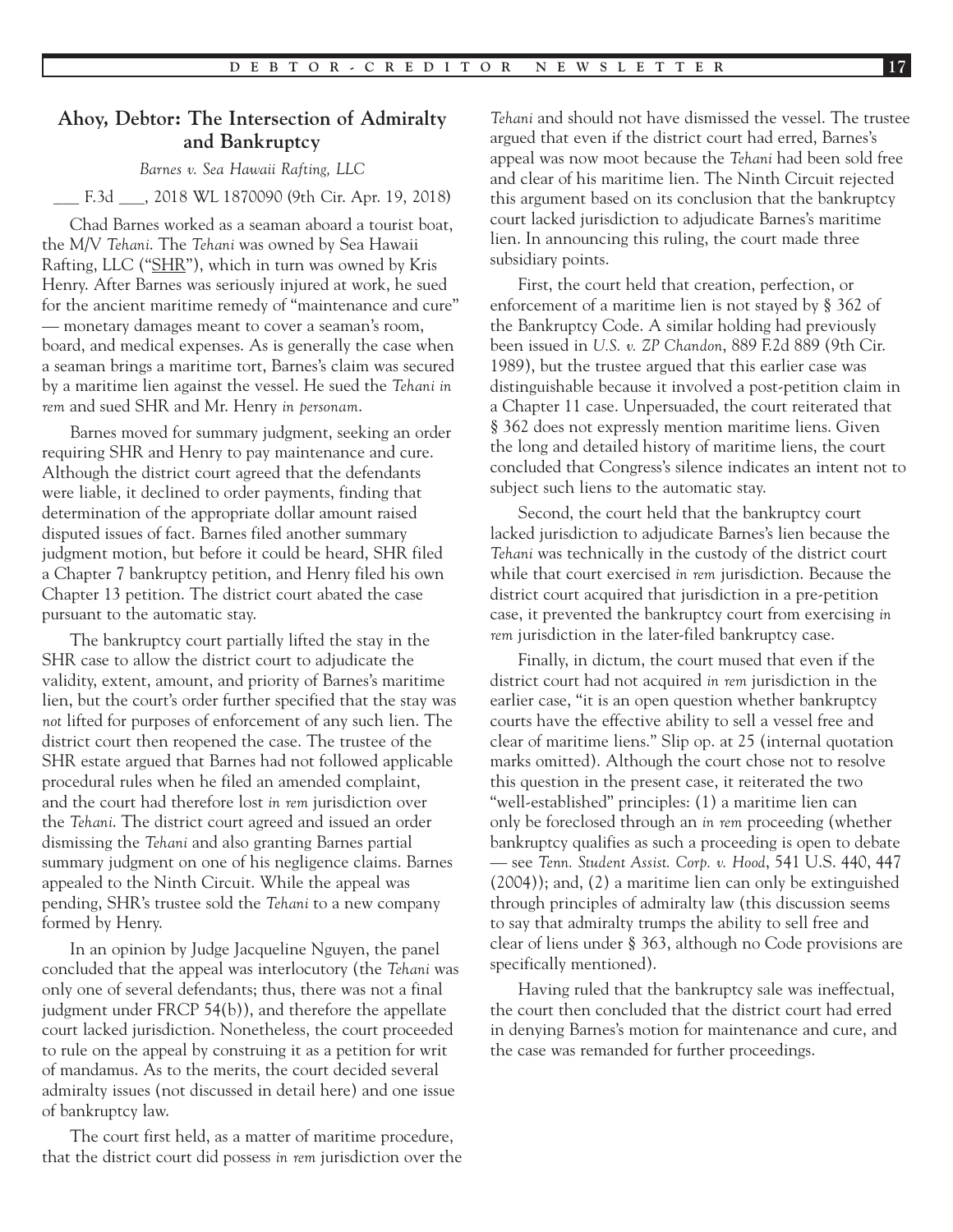## **When a Final Judgment Isn't Actually Final: Undoing a Satisfaction of Judgment After Reversal on Appeal**

*PSM Holding Corp. v. Nat'l Farm Fin. Corp.*

#### 884 F.3d 812 (2018)

This opinion tellingly begins by referring to the underlying case as "conceptually straightforward, but procedurally complex." The litigation began with a breach of contract suit filed by plaintiff PSM Holding Corp. ("PSM") against National Farm Financial Corporation ("National Farm"). Specifically, the complaint alleged that National Farm had breached an agreement to sell its subsidiary company, Business Alliance Insurance Company ("BAIC"), to PSM.

A jury awarded PSM \$40 million for its breach of contract claim. National Farm appealed but did not post the bond required to obtain a stay of execution. Accordingly, while the appeal was pending, PSM executed on its judgment and obtained ownership of BAIC, which at the time had assets worth \$30 million.

About eight months after PSM seized BAIC, the Ninth Circuit reversed the trial court and held that, as a matter of law, PSM could not prove breach of contract. This obviously meant that National Farm had to be compensated for its loss of BAIC, but the parties disagreed on how this should occur. National Farm argued that it should receive a money judgment against PSM, but the district court disagreed, instead ordering PSM to return the shares of BAIC stock to National Farm. However, this did not end the dispute — National Farm argued that it was entitled to additional sums for improper expenditures, lost profits, and other specific items. Meanwhile, PSM argued that it was entitled to compensation for various monies it spent operating BAIC while it was in possession of the company. After an evidentiary hearing, the district court identified nine specific adjustments and ordered the parties to quantify the respective amounts and determine the total net amount, at which point the court would "enter judgment in favor of whichever party is owed money pursuant to the accounting." The parties ultimately reached agreement on the numbers, concluding that netting out all the various items resulted in \$1.1 million owed *to* PSM. Predictably, PSM sought to recover that amount (plus interest), while National Farm argued that PSM should receive nothing because it would be inequitable for the losing party to recover anything, and because PSM had operated BAIC at a loss.

The district court rejected National Farm's argument and ruled that PSM was entitled to recover restitution of \$1.1 million (without interest) from National Farm (in actuality, PSM's \$1.1 million recovery was an offset against the \$2.2 million in attorney fees it owed the defendants pursuant to the underlying judgment).

All told, the Ninth Circuit's opinion addresses five separate appeals of post-remand orders. For simplicity's sake, only the core issue (a question of first impression for the circuit) is discussed here: was it appropriate for the district court to award restitution in favor of PSM, the erstwhile judgment creditor? The appellate court first reviewed relevant sections of the Restatement of Restitution and concluded that only the original judgment *debtor* is entitled to restitution upon the reversal of a final judgment. Based on these principles, the court expressed doubt that the district court's restitution order in favor of PSM was proper. However, the panel acknowledged that the applicable California statute on vacated judgments contains a broader mandate that fits better with the lower court's reasoning. Nonetheless, at the end of the day, the Ninth Circuit was guided by a 1909 California Supreme Court case that it felt was analogous enough to be controlling. In *Ward v. Sherman*, 100 P. 864 (Cal. 1909), the state court had declined to award restitution to a judgment creditor who had lost money while operating a ranch it had received in satisfaction of a judgment. Under this holding, the Ninth Circuit concluded that National Farm should not have been ordered to compensate PSM. As for the equities of the issue, the court pointed out that PSM assumed this risk when it decided to collect on its judgment notwithstanding National Farm's pending appeal.

## **Rotten Tomatoes and PACA Trusts: En Banc Court Adopts "True Sale" Test for Factoring Agreements**

#### *S&H Packing & Sales Co. v. Tanimura Distrib.*

883 F.3d 797 (9th Cir. 2018) (en banc)

Under the Perishable Agricultural Commodities Act (" $\text{PACA}$ "), a merchant or broker who sells food holds the proceeds or receivables in a "non-segregated floating trust" for the benefit of the food producers, until those producers are paid in full. In this case, Tanimura Distributing bought tomatoes from various farmers but ceased operations before paying the growers. Tanimura sold its accounts receivable to AgriCap Financial, a factoring company. In a collection lawsuit, the growers argued that the receivables were still property of a PACA floating trust. The district court ruled for AgriCap; and, in 2017, a reluctant three-judge panel of the Ninth Circuit affirmed in a per curiam opinion, noting that it was bound by *Boulder Fruit Express & Heger Organic Farm Sales v. Transportation Factoring*, 251 F.3d 1268 (9th Cir. 2001) (see Newsletter vol. XXXVI, n. 1 (Spring 2017), at 16). In early 2018, an en banc panel partially overruled *Boulder Fruit*.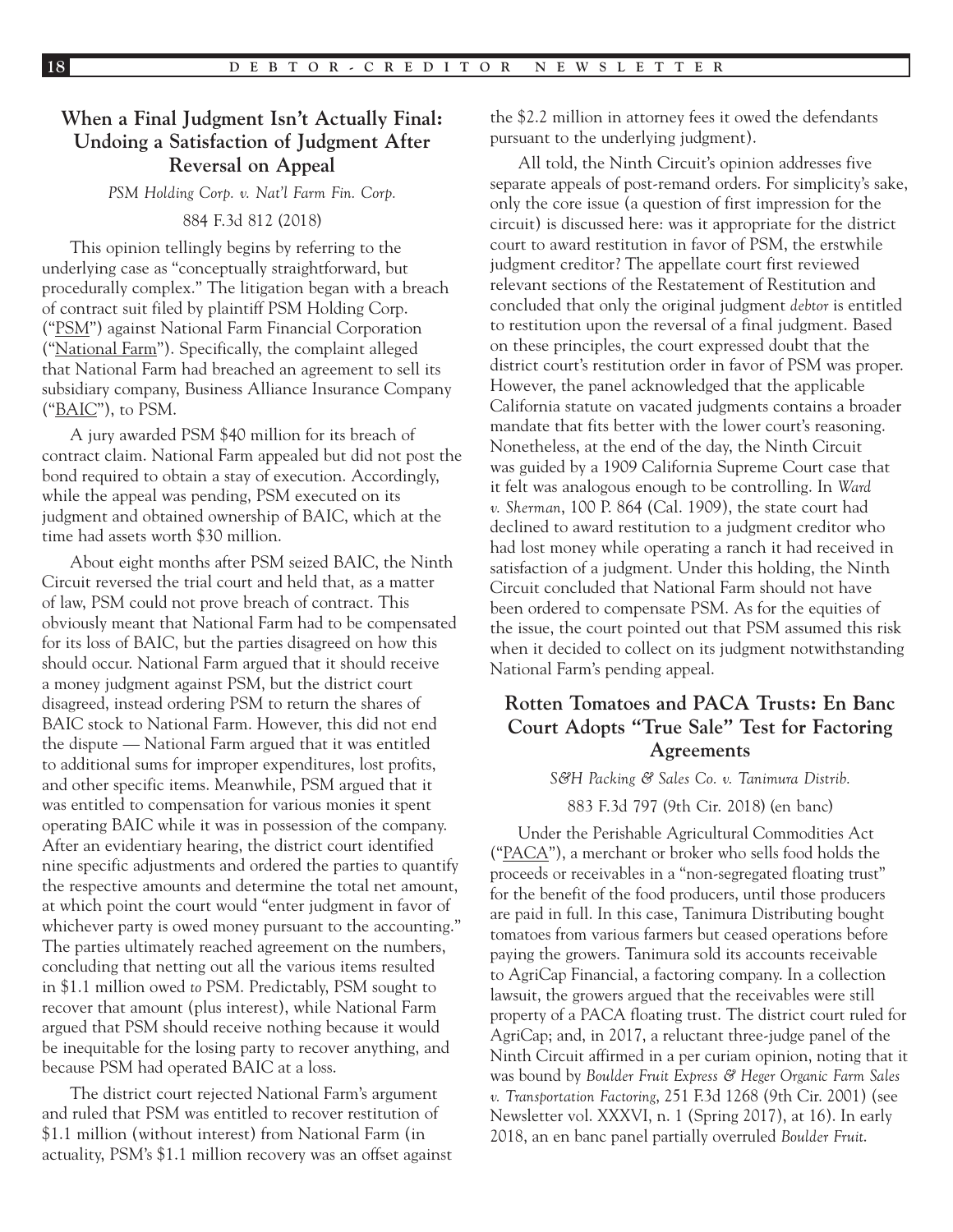Although the Ninth Circuit's opinion is quite lengthy, it only settles a narrow area of law. Writing for the majority, Judge Ronald Gould begins by noting that courts "apply general trust principles to questions involving PACA trusts, unless those principles directly conflict with PACA." 883 F.3d at 803 (citation omitted). The specific question in this case was whether Tanimura had breached its fiduciary duties by factoring its receivables. As background, a PACA trustee cannot pledge trust property as collateral, but previous case law establishes that a trustee may sell accounts receivable for a commercially reasonable discount from the accounts' face value. The unresolved issue here was what analysis courts should use to distinguish the granting of a security interest (prohibited) from a true sale (okay).

The court was faced with two choices. First, the approach advocated by AgriCap (and based on *Boulder Fruit*) would ask only whether the transaction was "commercially reasonable." Thus, a PACA trustee who sells receivables for pennies on the dollar would probably breach its duties, whereas "a trustee who factors accounts at a commercially reasonable rate would not." 883 F.3d at 805. The second approach (adopted by the Second, Fourth, and Fifth Circuits) examines the rights and risks transferred between the parties to a factoring agreement and asks whether the transaction actually transfers risk to the purported buyer — if so, then the transaction is a true sale that the buyer takes free and clear of the trust. But if the risk of collection does not transfer to the buyer, then the transaction is actually a disguised security interest, and the secured creditor's lien is junior to the beneficiaries of the PACA trust.

The majority of the en banc court adopted the transfer of risk approach, noting that Congress had made an express policy choice to favor agricultural growers over secured lenders. In a dissent, Judges Sandra Ikuta, Andrew Hurwitz, and Friedland criticized the majority based on the fact that sales and secured lending transactions are both allowed under general trust law, so long as the transaction is commercially reasonable — thus, the dissenters would have reaffirmed the holding of *Boulder Fruit*. The majority agreed that this is a correct interpretation of *general* trust law, but they argued that those general principles only apply to the extent that they do not contradict PACA. Based on PACA's purpose of protecting growers, the majority concluded that a secured loan isn't *per se* a breach of the trustee's duty, but that "whenever a loan is made, a PACA trustee must be careful to ensure all trust beneficiaries are paid before the lender collects." 883 F.3d at 812.

Rather than decide whether the AgriCap transaction was a loan or a true sale, the court remanded with instructions for the district court to make such a finding. The outcome of that inquiry "makes a difference because a sale removes the accounts receivable from the PACA trust while the enforcement of a loan in this case would have breached the PACA trust because AgriCap received its full payment while [growers] remained unpaid." 883 F.3d at 812.

## **Avoidance Action Can Also Double as an Objection to Claimed Exemption**

#### *Lee v. Field (In re Lee)*

\_\_\_ F.3d \_\_\_, 2018 WL 2091237 (9th Cir. May 7, 2018)

Section 522(b)(3)(B) allows debtors to exempt any interest in property that they hold as a tenant by the entirety, if such interest is exempt from process under applicable nonbankruptcy law. Roughly three years before filing a bankruptcy petition, Hawaiian real estate developer Adam Lee transferred his interests in two properties to a tenancy-by-the-entirety estate with his wife. Hawaiian law protected the entireties interests from creditors, so when Lee commenced his Chapter 7 case, he exempted the interests pursuant to  $\S$  522(b)(3)(B).

At his § 341(a) meeting of creditors, Lee testified that he had created the tenancies-by-the-entirety-ownership as an exercise in exemption planning. The trustee of Lee's estate took a less charitable view and commenced an adversary proceeding to avoid the transfers. The bankruptcy court ruled in the trustee's favor, finding that the transfers were made with actual intent to hinder, delay, or defraud creditors. After the bankruptcy court entered a judgment avoiding the transfers, the trustee moved to compel Lee to turn over possession of the properties. Lee resisted, noting that the trustee had never objected to the claimed exemptions, and the deadline for doing so had passed under Rule 4003(b)(1). The bankruptcy court and district court both rejected this argument, and the Ninth Circuit affirmed on appeal.

The unanimous opinion remarks that it may have been "better practice" for the trustee to have included an express objection to exemption in his adversary complaint; but nonetheless, the complaint provided adequate notice to Debtor of the trustee's intent to object. Specifically, the court noted that Rule 4003(b) prescribes no particular form for exemption objections, and that the avoidance action was "inextricably intertwined" with the objection. Furthermore, the complaint fulfilled the procedural requirements of Rule  $4003(b)$  — i.e., it was filed less than thirty days after the meeting of creditors, was served on debtor and his attorney, provided opportunity for notice and a hearing, and the trustee bore the burden of proving his case by clear and convincing evidence.

The court distinguished the present case from *Law v. Siegel*, 134 S.Ct. 1188 (2014), in which the Supreme Court prevented a trustee from waging a late attack against a dishonest debtor's claimed homestead exemption. Here,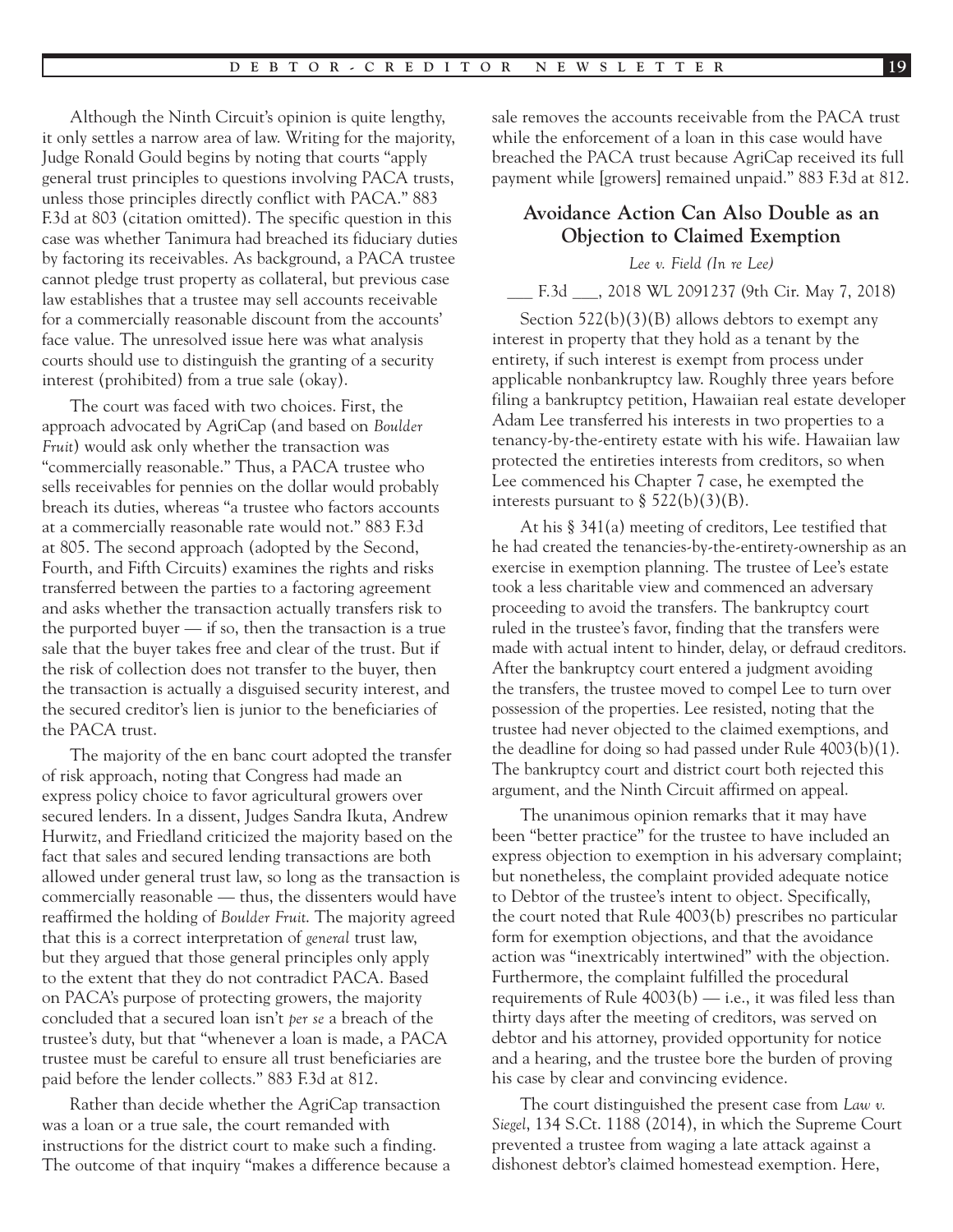the Ninth Circuit noted that the trustee had taken prompt action to avoid the transfer, whereas the trustee in *Law* had taken no action at all in the thirty-day period prescribed by Rule 4003(b).

## **Order Allowing Exemption Is a Final Appealable Order**

*Phillips v. Gilman (In re Gilman)*

887 F.3d 956 (9th Cir. 2018)

This case is the latest in a series of opinions applying *Bullard v. Blue Hills Bank*, 135 S.Ct. 1686 (2015) to different procedural scenarios. In *Bullard*, the Supreme Court held that an order denying confirmation of a Chapter 13 plan is not ordinarily a final appealable order. In this case, the Ninth Circuit concluded that the rule from *Bullard* does not apply to an order allowing an exemption.

Debtor Kevin Gilman filed a Chapter 7 petition and scheduled several judgments in favor of attorney Tammy Phillips. Debtor also scheduled two parcels of real property, one of which was subject to a claimed homestead exemption under California law. Phillips objected to the exemption based on the requirements of the California homestead statute. The bankruptcy court overruled the objection, and Phillips appealed to the district court, which affirmed.

In determining whether the order allowing the exemption was final (and, by extension, whether the court had jurisdiction to hear the appeal), the Ninth Circuit noted that it had already held that orders denying exemptions are final appealable orders. *Preblich v. Battley*, 181 F.3d 1048 (9th Cir. 2008). The court concluded that *Preblich applied equally to an order allowing an exemption,* and that its reasoning was not clearly irreconcilable with *Bullard*. Accordingly, the court proceeded to the merits, and ultimately remanded to the bankruptcy court with instructions to conduct further fact finding to determine whether, under California law, the Debtor met the residency requirements of the California homestead exemption and to consider other issues that may be raised against the claimed homestead exemption, such as equitable estoppel under California law.

#### **Applying** *Spokeo* **to FACTA Claims**

*Bassett v. ABM Parking Servs.*

#### 883 F.3d 776 (9th Cir. 2018)

In *Spokeo v. Robbins*, the Supreme Court held that a bare procedural violation, divorced from any concrete injury, cannot provide Article III standing. *Spokeo* involved the Fair Credit Reporting Act (and, indeed, on remand from the Supreme Court, the Ninth Circuit found that Robbins had alleged a concrete injury*, see* 867 F.3d 1108 (9th Cir. 2017)).

This case implicates the Fair and Accurate Credit Transactions Act of 2003 ("FACTA," Pub. L. 108-159), which, among other things, requires that merchants mask or redact portions of credit card numbers and expiration dates on customer receipts. Plaintiff filed a class action complaint, alleging that ABM had issued him a parking receipt that did not mask the expiration date of his card. The district court dismissed the complaint for lack of a concrete injury, and plaintiff appealed.

The Ninth Circuit affirmed. Citing *Spokeo* and subsequent cases from other circuits, the court described the plaintiff's theory as follows: the unmasked receipt presented the *risk* that he could become the victim of identity fraud. Unfortunately for the plaintiff, there was no evidence that anyone other than himself ever saw the receipt, and therefore the court found that the plaintiff failed to allege a concrete injury.

## **Law Firm Bankruptcy: Does Uniform Partnership Act Give Trustees a Weapon Against Former Partners?**

*Diamond v. Hogan Lovells US LLP*

883 F.3d 1140 (9th Cir. 2018)

The death of the Howrey LLP law firm was somewhat like a slow-moving train wreck. The firm began a voluntary dissolution in March 2011, quickly followed by an involuntary Chapter 7 petition, which the firm successfully converted to Chapter 11 in June 2011. But, by 2015, the case reconverted to Chapter 7, and trustee Alan Diamond has been chasing assets ever since.

One major asset the trustee has pursued is profits that former Howrey partners earn from hourly-fee clients that followed the lawyers to new firms. Some of the partners' new firms have settled, but this case involves those who have not. At issue is whether former partners have a duty to account for hourly fees they receive after changing firms. In this opinion, the Ninth Circuit certified a question of law for the District of Columbia Court of Appeals (the Howrey partnership agreement is governed by D.C. law, but the provision in question is taken from the Revised Uniform Partnership Uniform Act [Uniform Act], so the outcome is potentially relevant in all jurisdictions that have adopted the Uniform Act, including Oregon).

One provision of the Uniform Act states that a partner has a duty to account to the partnership for any "property, profit, or benefit derived by the partner in the conduct and winding up of the partnership business." Rev. Uniform P'ship Act § 404(b)(1). However, a different provision states that upon dissociation from the partnership, a partner's duty under § 404(b)(1) continues "only with regard to matters arising and events occurring before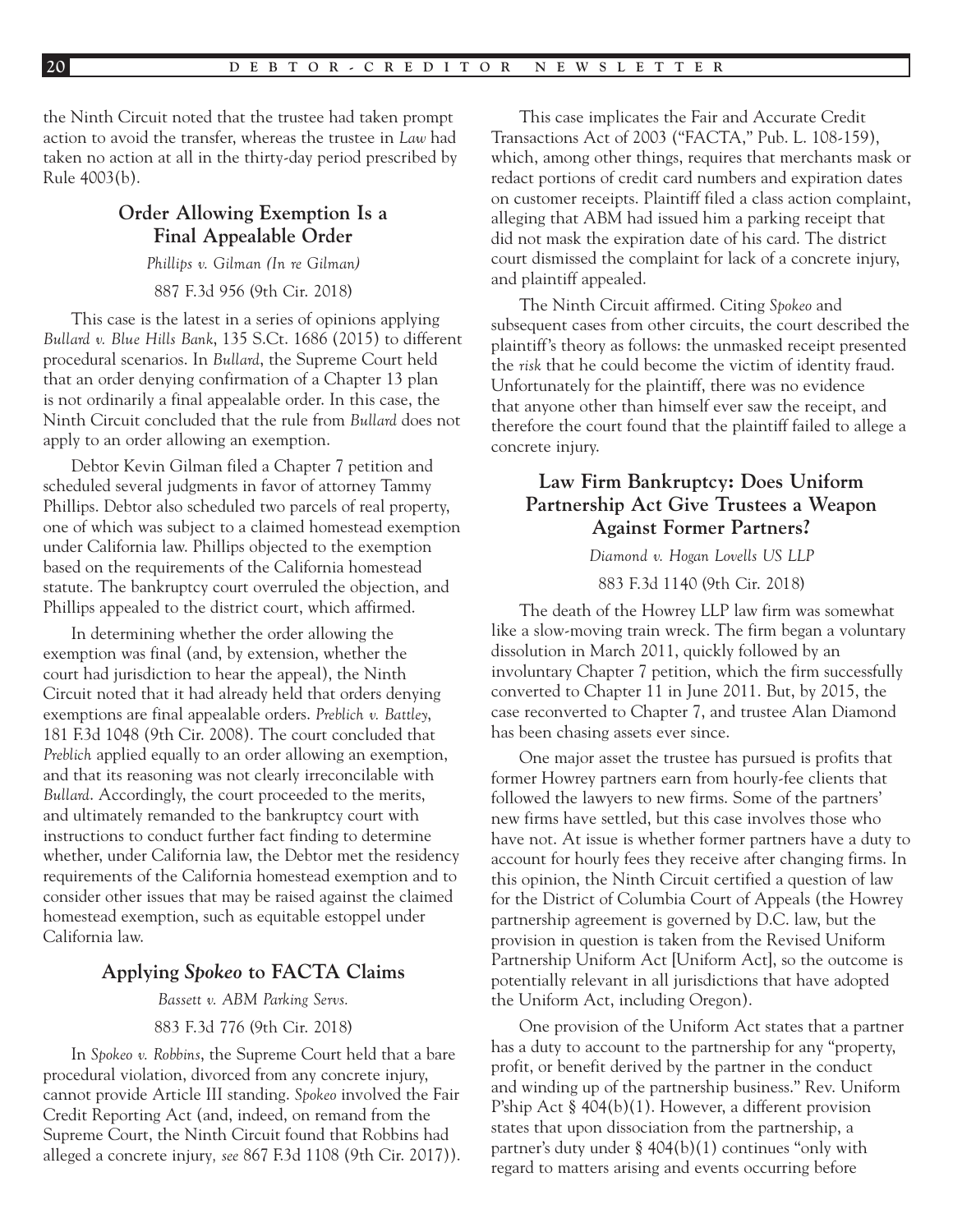the partner's dissociation." *Id.* § 603(b)(3). Here, the trustee argues that the phrase "matters arising before the dissociation" encompasses any project for which a client retained Howrey before the relevant partner's dissociation. On the other hand, the former partners argue that the "matters arising" phrase only encompasses work actually performed prior to dissociation. Ninth Circuit has been unable to locate controlling authority, and thus certified the question to the D.C. court. The outcome could have bankruptcy implications, because if Howrey does have a property interest in post-dissolution profits, then a transfer of that property to new law firms could be avoidable under § 548. If this is the result, the Ninth Circuit noted in its opinion that it will remand to the district court for a determination of whether the partners' new firms are liable as subsequent transferees under §§ 548 and 550 (the fraudulent transfer provisions of the bankruptcy code).

## **Case About Non-Statutory Insiders Turns into Ruling on Appellate Procedure**

*U.S. Bank N.A. v. Village at Lakeridge, LLC* 138 S.Ct. 960 (2018)

As previously discussed in this publication (Newsletter, v. XXXV, n.2, at 16), the debtor Village at Lakeridge is a single-asset real estate entity that filed a Chapter 11 petition, listing two mortgage loans as the only claims against the estate. When it came time for confirmation, the debtor faced a dilemma: U.S. Bank (the holder of the senior mortgage) would not consent to the plan. Under § 1129(a)(10), the debtor could not cram down a plan without an impaired accepting class; however, the holder of the junior mortgage was an insider and therefore was disregarded for purposes of the impaired-accepting-class test.

Enter Robert Rabkin, a friend and romantic partner of one of Debtor's principals. Rabkin purchased the \$2.76 million junior loan for \$5,000 and voted in favor of the plan, which called for the junior creditor to receive \$30,000 over time. U.S. Bank argued that Rabkin was an insider, but the bankruptcy court confirmed the plan over this objection. A split panel of the Ninth Circuit, applying clear-error review, affirmed on appeal. The Supreme Court granted certiorari in 2017.

The Court's analysis begins with the statutory framework for identifying insiders. Section 101(31) defines an insider as *including* five enumerated categories of people who would likely exert power over a debtor. Thus, case law recognizes two types of insiders: statutory (i.e., people within the five categories listed in the statute), and nonstatutory (any other kind of insider). The basic dispute in this case was whether Rabkin should have been classified as a non-statutory insider because of his close relationship

with a statutory insider. However, that wasn't the issue the Court agreed to decide. Rather, the Supreme Court granted certiorari on the question of whether the Ninth Circuit had used the appropriate standard of review for determining non-statutory insider status. Although the Court's holding was technically unanimous, the various concurrences show a substantial difference of opinion among the justices.

Writing for the Court, Justice Kagan noted that the Ninth Circuit had used a two-part test to determine if a creditor is a non-statutory insider. Part 1 asks whether the creditor's relationship with the debtor is comparable to the types of statutory insiders listed in § 101(31). Part 2 inquires whether the relevant transaction (in this case, Rabkin's purchase of the junior mortgage) was negotiated at less than arm's length. Again, the Court did not rule on the validity of this test, but instead used it as a starting point to discuss appellate standards of review.

According to the majority opinion, determining nonstatutory insider status is comprised of three steps, each of which is subject to different standards of appellate review. First, the bankruptcy court must select a legal test — a decision that is reviewed *de novo*, with no deference to the lower court. Next, the bankruptcy court must make findings of basic (or "historical") fact: "addressing questions of who did what, when or where, how or why" (Slip op. at 6). Appellate courts review these findings under the clear-error standard, giving deference to the lower court. Finally, the trial court must decide whether the particular facts of a case meet the legal test for non-statutory insider status — this is a mixed question of law and fact. Such mixed questions are reviewed under a spectrum of different standards, depending on the nature of the mixed question. The more fact-intensive the mixture is, the more deference is accorded to the lower court. In this situation, the Supreme Court concluded that the primary question confronting the bankruptcy court was whether Rabkin's purchase of the junior claim was an arm's length transaction, which "is about as factual sounding as any mixed question gets" (Slip op. at 10). In reviewing the bankruptcy court's extensive findings, the majority agreed that there was no clear error.

The two concurring opinions both expressed doubt about whether the Ninth Circuit's test for non-statutory insiders is correct. Writing for himself, Justice Kennedy pointed out that when Debtor's principals offered the junior claim to Rabkin, they did not make similar offers to other potential buyers — a critical fact that could be relevant under a more detailed test.

Justice Sotomayor wrote a separate concurrence, on behalf of herself and Justices Kennedy, Thomas, and Gorsuch, expressing broader concern about the correct test for non-statutory insiders. For Sotomayor, the problem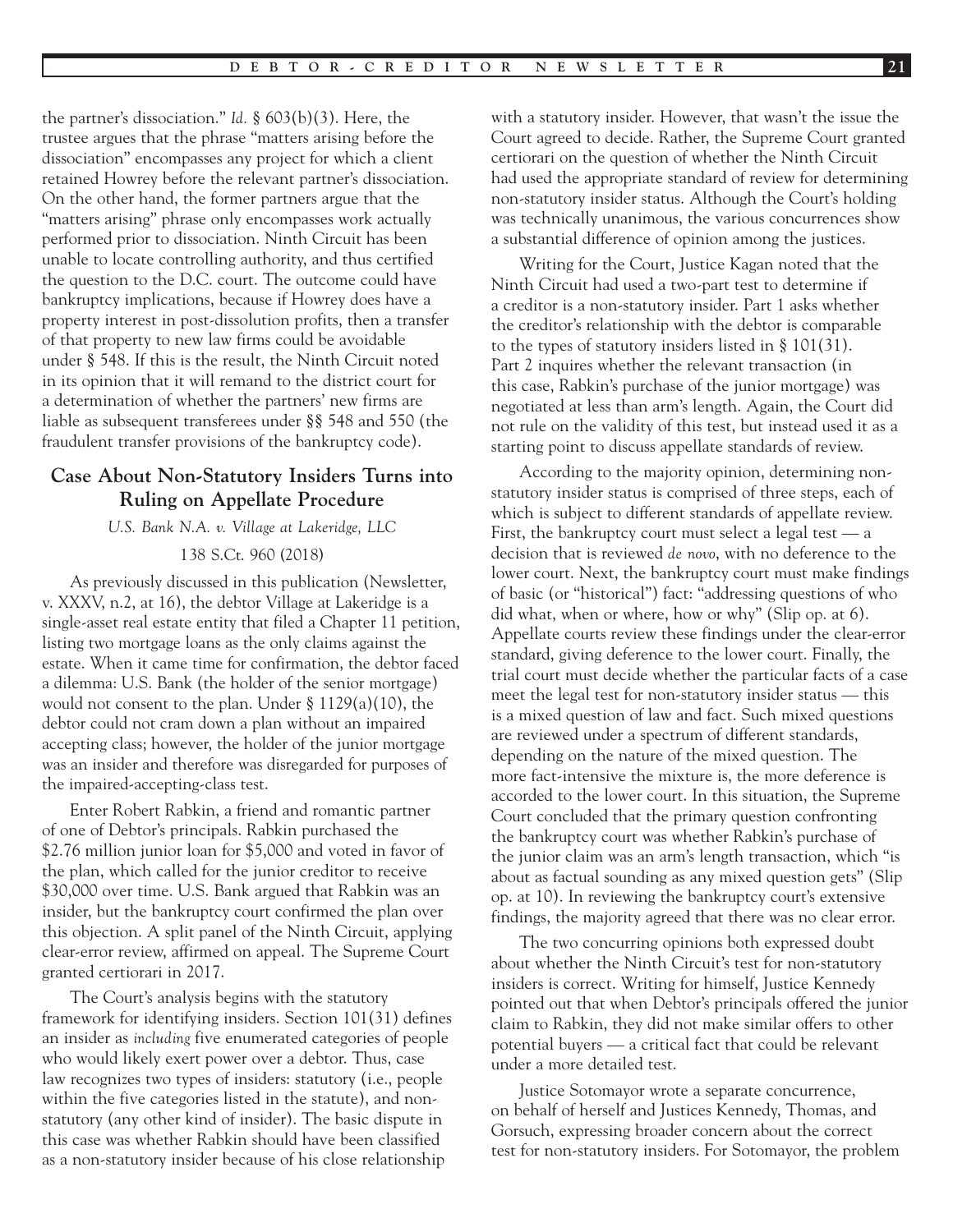comes with the disconnect between statutory and nonstatutory insiders. Because the two-part test used by the Ninth Circuit is disjunctive, someone in Rabkin's position can conclusively defeat being labeled as an insider just by conducting a particular transaction at arm's length. This result is in sharp contrast with the treatment of statutory insiders, who generally cannot escape the label and the consequences that come with it. In other words, "an enumerated 'insider' does not cease being an insider just because a court finds that a relevant transaction was conducted at arm's length. Then why should a finding that a transaction was conducted at arm's length, without more, conclusively foreclose a finding that a person or entity is a 'non-statutory insider'?" (Concurrence at 4).

## **BAP CASE NOTES**

*By Jesús Miguel Palomares, Miller Nash Graham & Dunn LLP*

## **Are Option Agreements Executory Contracts Under § 365? It Depends**

*Carruth v. Eutsler* (*In re Eutsler*) 2017 WL 6607196 (9th Cir BAP 2017)

This case examines when an option agreement is and is not considered an executory contract under the Bankruptcy Code. The typical answer is no, because the optionee most likely hasn't yet exercised the option as of the petition date, so they would not be materially breaching the contract by not exercising the option. However, the BAP in this case explains when the answer can be yes.

In 1995, the Debtor and his business partner Dorr formed a company (Softbase), and each initially owned half of the company stock. Three years later, two new persons – Carruth and Doggett (the Minority Shareholders) – joined the ownership group. When the Minority Shareholders bought their shares, all the shareholders signed a Stock Restriction / Buy-Sell Agreement (Buy-Sell Agreement) that set forth certain "terminating events" that would require the subject shareholder to give written notice of the event to Softbase and all other shareholders. The company would then have the option of buying the subject shareholder's stock at a formula-based price. If the company did not exercise the option in a timely fashion, then the remaining shareholders would have 30 days to exercise the same option (the Purchase Options). In relevant part, one such terminating event was the filing of a bankruptcy petition by any shareholder.

## **The Debtor's Chapter 13 petition and the Minority Shareholders' motion for relief from stay**

Approximately 18 years later, the Debtor filed a Chapter 13 petition where he listed his ownership interest in Softbase but did not list the Buy-Sell Agreement as an executory contract in Schedule G. The Debtor's plan was then confirmed. Among the remaining shareholders (Dorr, Carruth, and Doggett), only Dorr received notice of the Debtor's Chapter 13 petition when he was listed as an unsecured creditor. The Debtor also did not send notice to Softbase. Consequently, neither the company nor the other shareholders exercised the Purchase Options to buy the Debtor's stock under the Buy-Sell Agreement.

Another 18 months later, the Minority Shareholders filed a motion for relief from stay, asserting the following facts:

- The Debtor's bankruptcy filing was a terminating event that triggered the Purchase Options;
- The Minority Shareholders only recently discovered the Debtor's bankruptcy after inspecting Softbase's records; and
- Because Softbase never exercised its Purchase Option, Carruth and Doggett were now entitled to do so.

With that premise, the motion contained two arguments. First, that the Buy-Sell Agreement was an executory contract under § 365. Second, because the Debtor neither assumed nor rejected the Buy-Sell Agreement, the motion argued that the contract rode through the bankruptcy unaffected. Thus, the automatic stay did not affect the Minority Shareholder's ability to enforce the Purchase Options because the Debtor's confirmed plan did not address the Buy-Sell Agreement.

The Debtor countered that the Minority Shareholders failed to exercise their 30-day Purchase Option in time because Softbase had notice of the bankruptcy more than a year before the Minority Shareholders filed their motion. The Debtor then argued that the Buy-Sell Agreement was not an executory contract under § 365 because the Purchase Options were the only part of the contract that remained an unperformed obligation.

The bankruptcy court denied the Minority Shareholders' motion, ruling in relevant part that the Buy-Sell Agreement was not executory because, under state law, no breach of any outstanding obligation would have constituted a material breach. Carruth and Doggett appealed.

## **The BAP explains when option agreements are and are not executory contracts**

The BAP affirmed. The issue on appeal was whether the Buy-Sell Agreement was an executory contract under § 365. The Minority Shareholders argued that cause existed to lift the stay solely because the Buy-Sell Agreement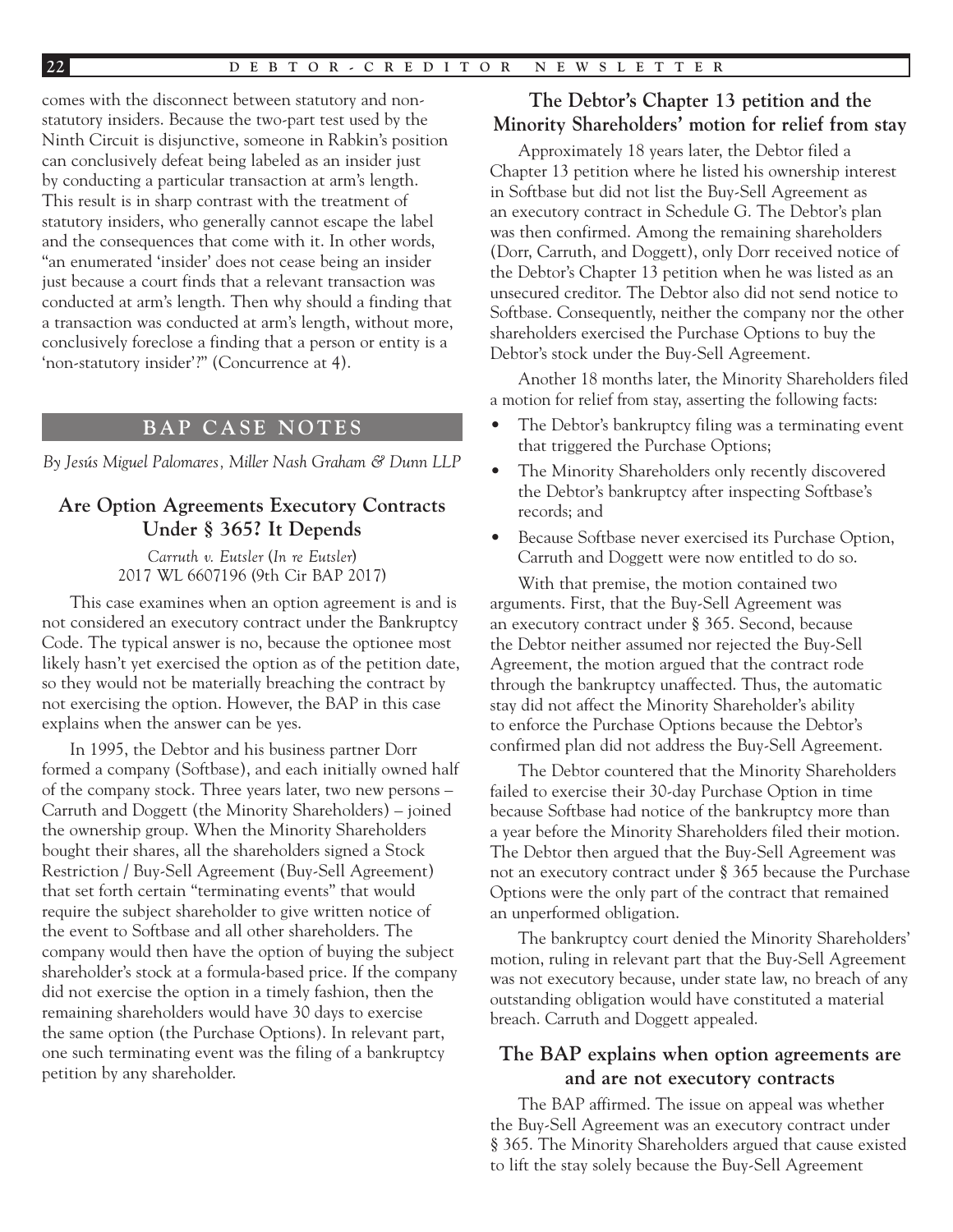rode through the bankruptcy unaffected. Therefore, they conceded that if the contract was not executory, then there would be no cause to lift the stay because the Buy-Sell Agreement's Purchase Options would not have ridden through the bankruptcy.

The Ninth Circuit defines executory contracts as agreements under which the obligations of both the debtor and other party are so far unperformed that the failure of either to complete performance would constitute a material breach excusing the performance of the other. Materiality, in turn, depends on whether, under applicable state law, one party's nonperformance would excuse the other party's obligation to perform. Courts will look at the outstanding obligations as of the petition date and ask whether both sides still have unperformed obligations.

So, can an option agreement be an executory contract? Typically, the answer is no, because the optionee, having not yet exercised the option, will not materially breach the contract by not performing (the option simply expires). But if, as of the petition date, the optionee *has* exercised the option but has simply not yet followed through with paying the purchase price, then the option agreement will be deemed an executory contract.

In the Debtor's case, the only relevant obligation that was unperformed as of the petition date was the Debtor's obligation to give notice of his bankruptcy filing. Conversely, both the Debtor's obligation to sell the stock and the Minority Shareholders' obligation to pay for the shares were contingent on the Minority Shareholders' *future decision* to exercise the Purchase Options. It's not that these obligations were unperformed as of the petition date; it's that they didn't even exist then. The BAP concluded that the Buy-Sell Agreement was not an executory contract under § 365.

## **The BAP sidesteps the "ride through" question**

Having affirmed that the Buy-Sell Agreement was not an executory contract, the BAP then expressly avoided answering two other relevant issues. First, the BAP dodged the question of whether the Buy-Sell Agreement had ridden through the bankruptcy such that the Minority Shareholders could enforce it. The judges did so by noting that the "ride through" doctrine only applies to executory contracts, which the Buy-Sell Agreement was not. The BAP then noted that (but again did not opine on whether) this issue would lead to the question of whether the Debtor could modify his Chapter 13 plan under § 365(d)(2) and § 1329(a)(1) to assume or reject the previously omitted Buy-Sell Agreement. Although not decided in this case, these issues may be instructive to those who see option agreements in future bankruptcy cases.

## **Non-Dischargeability Judgments Under § 523(a) (6) Based on Pre-Petition State Court Judgments Get Full Post-Judgment Interest at State Rate**

#### *In re Hamilton*

#### 2018 WL 1807279 (9th Cir BAP 2018)

Debtor Hamilton was an officer and part-owner of Elite, a professional tutoring and college preparation company that offers services to high school students. During his tenure, he began a scheme with his wife, co-Debtor Tesolin, to open a competing business and set out to steal Elite's proprietary information, including lesson plans, student records, and customer lists. Hamilton then began steering potential students to his own company before quitting from Elite and soliciting its existing customers directly.

Elite sued the Debtors in state court, alleging various tort claims, including breach of fiduciary duty, breach of duty of loyalty, intentional interference with business relations, and trade secret misappropriation. A jury returned two special verdicts in Elite's favor, one against Hamilton for \$2,000,000 and one against Hamilton and Tesolin jointly and severally for \$1,855,000 (together, the Judgment). The Debtors filed a Chapter 11 petition to stop a sheriff's sale of their assets, after which Elite filed proofs of claim for the Judgment. Elite then also filed an adversary complaint seeking a determination that the Judgment was non-dischargeable under § 523(a)(6), arguing that each claim underlying the Judgment constituted a willful and malicious injury.

## **Adversary Proceeding Issue 1: Dischargeability under § 523(a)(6)**

At summary judgment and trial, Elite argued that the bankruptcy court should apply issue preclusion to the Judgment and rule that the entire debt was nondischargeable. The Debtors countered that, while the Judgment's factual findings had preclusive effect, the claims were unintentional torts that lacked the required element of intent to satisfy the willful and malicious injury standard.

The bankruptcy court applied the "willful and malicious injury" test under *Kawaauhua v. Geiger* (US Supreme Court) and *In re Jercich* (Ninth Circuit) to rule that the Judgment was indeed non-dischargeable under § 523(a)(6) as to Hamilton but not as to his wife Tesolin. The court made four rulings: 1) that Hamilton had acted willfully; 2) that he acted with malice; 3) that his conduct was tortious; and 4) that while Hamilton's debt was non-dischargeable, there was insufficient evidence to establish non-dischargeability as to Tesolin.

Notably, the bankruptcy court explained that "willfulness" under *Jercich* is met if Hamilton either 1) had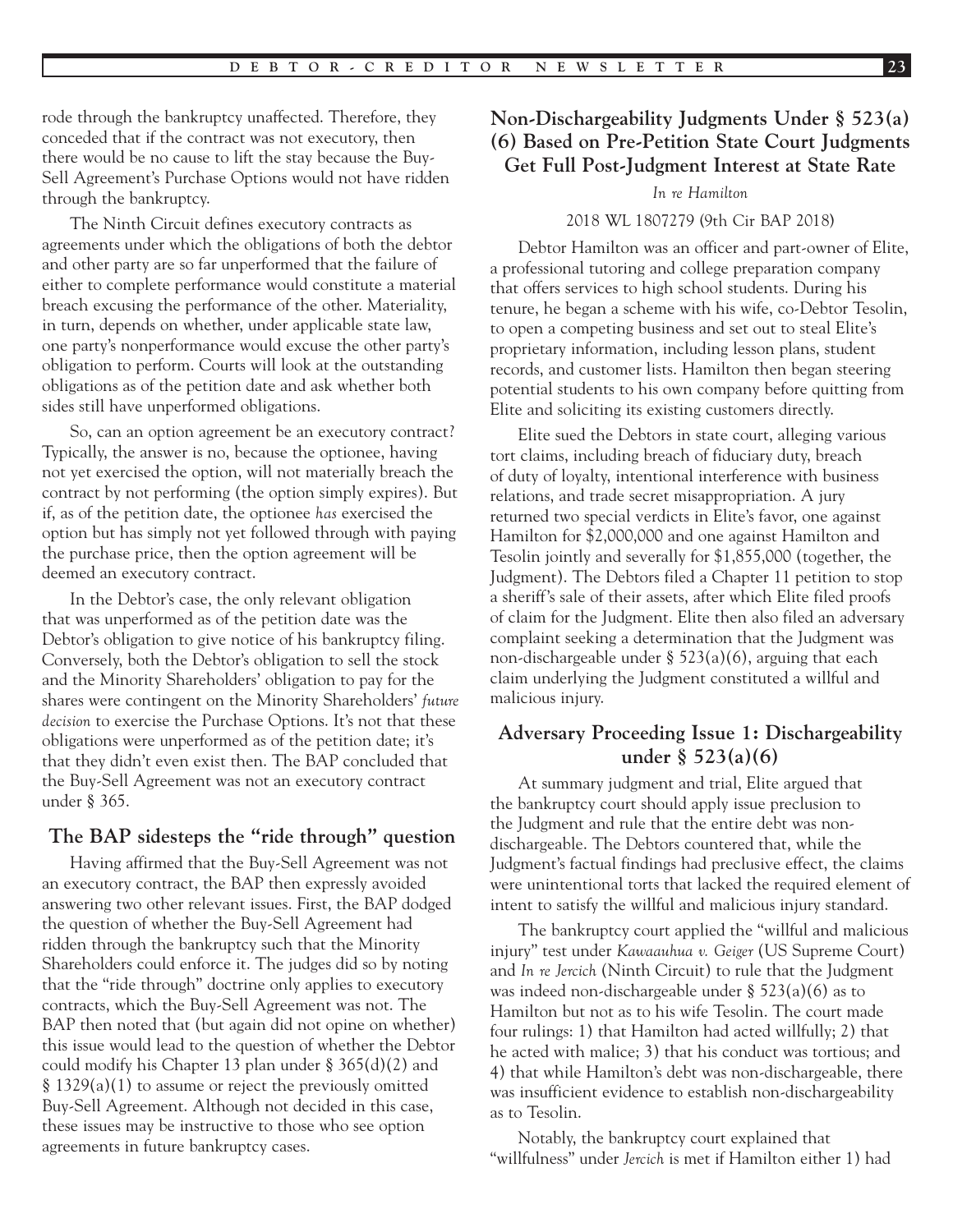a subjective motive to inflict injury upon the victim, or 2) believed that injury was substantially certain to result from his conduct. For Hamilton, the court ruled that he did not have a subjective motive to injure Elite, but that he believed injury was substantially certain to result from his conduct.

## **Adversary Proceeding Issue 2: Post-judgment interest rate**

Once the non-dischargeability judgment was resolved, Elite moved for a non-dischargeability determination on the post-judgment interest on the Judgment, seeking a ruling that the post-judgment interest on the Judgment was nondischargeable and accrued at the state rate of 10 percent from the date that the Judgment was entered. The Debtors opposed the motion, arguing that the much lower federal interest rate should apply because an adversary proceeding regarding non-dischargeability is solely a federal question.

The bankruptcy court ruled that the state rate should apply up until the date the adversary complaint was filed, but that zero post-judgment interest should apply from that date until the non-dischargeability judgment was entered. Then, the court awarded post-judgment interest at the federal rate beginning when the non-dischargeability judgment was entered. Why? The court at this point viewed the matter as a federal question because it was now dealing with the non-dischargeability judgment instead of the underlying Judgment awarded under state law. With this reasoning, the court ruled that it would be unfairly punitive to allow the Judgment to accrue post-judgment interest at the state rate after the (federal) adversary complaint was filed. Both parties appealed.

## **Issue 1: The BAP confirms what is required for a willful injury under § 523(a)(6)**

The BAP affirmed. The Debtors argued that the bankruptcy court ignored Supreme Court precedent and misapplied Ninth Circuit law. In relevant part, Hamilton asserted that the Supreme Court in *Geiger* requires specific intent to be a willful or malicious injury, whereas he neither intended nor understood that his actions would injure Elite to the extent that they did.

Section 523(a)(6) excepts from discharge any debt arising from "willful and malicious injury by the debtor to another entity or to the property of another entity." A creditor must prove both willfulness and malice. A "willful" injury is a deliberate or intentional injury, not merely a deliberate or intentional act that leads to injury. The Ninth Circuit requires showing that the debtor had a subjective motive to inflict injury or that the debtor believed that injury was substantially certain to result from his own conduct.

In Hamilton's case, the BAP firmly dismissed his arguments and affirmed that he knew with substantial certainty that his actions would cause significant damage to Elite; that, the BAP said, was sufficient. The BAP further noted that Hamilton is not an "honest but unfortunate debtor for whom the bankruptcy discharge was intended."

## **Issue 2: The BAP rules that Elite is entitled to full post-judgment interest at the state rate**

Next, the BAP reversed the bankruptcy court's decision to only apply the state interest rate until the adversary complaint was filed and ruled that full post-judgment interest at the state rate should apply from the date the state court Judgment was entered. Pre-judgment interest is governed differently at the state and federal level. State court judgments are generally provided an interest rate by statute. Conversely, federal courts have discretion to impose pre-judgment interest as governed by fairness and the equities in the case.

At every level, pre-judgment interest is intended to compensate for the loss of use of money due as damages from the time the claim accrues until judgment is entered. The purpose of post-judgment interest is to compensate the successful plaintiff for being deprived of compensation for the loss of time between the ascertainment of the damage and the payment by the defendant.

When bankruptcy courts decide cases under § 523, they are typically presented with two issues – first, to decide the existence and amount of a debt; and second, whether and to what extent the debt is dischargeable. Interest, however, remains an integral part of a non-dischargeable debt.

In this case, the BAP noted that the state court had already adjudicated the debt when it rendered the Judgment, so the only issue remaining for the bankruptcy court was whether that debt was dischargeable. Although § 523(a)(6) allowed the bankruptcy court to determine whether the Judgment was dischargeable, it did not allow the court "to relieve the debtor of some of the interest that is an integral part of a non-dischargeable debt or to adjust the amount of a debt determined by a valid pre-petition state court judgment because the bankruptcy court thinks that the state interest rate is too high."

Citing to dicta in unreported Ninth Circuit BAP cases, the BAP ruled that interest on a non-dischargeable judgment debt should continue to accrue at the state rate even after the bankruptcy court determines the nondischargeability of the debt. Put another way, the BAP ruled that the non-dischargeability judgment was not a new money judgment under federal law; it simply determined that the state court Judgment was non-dischargeable.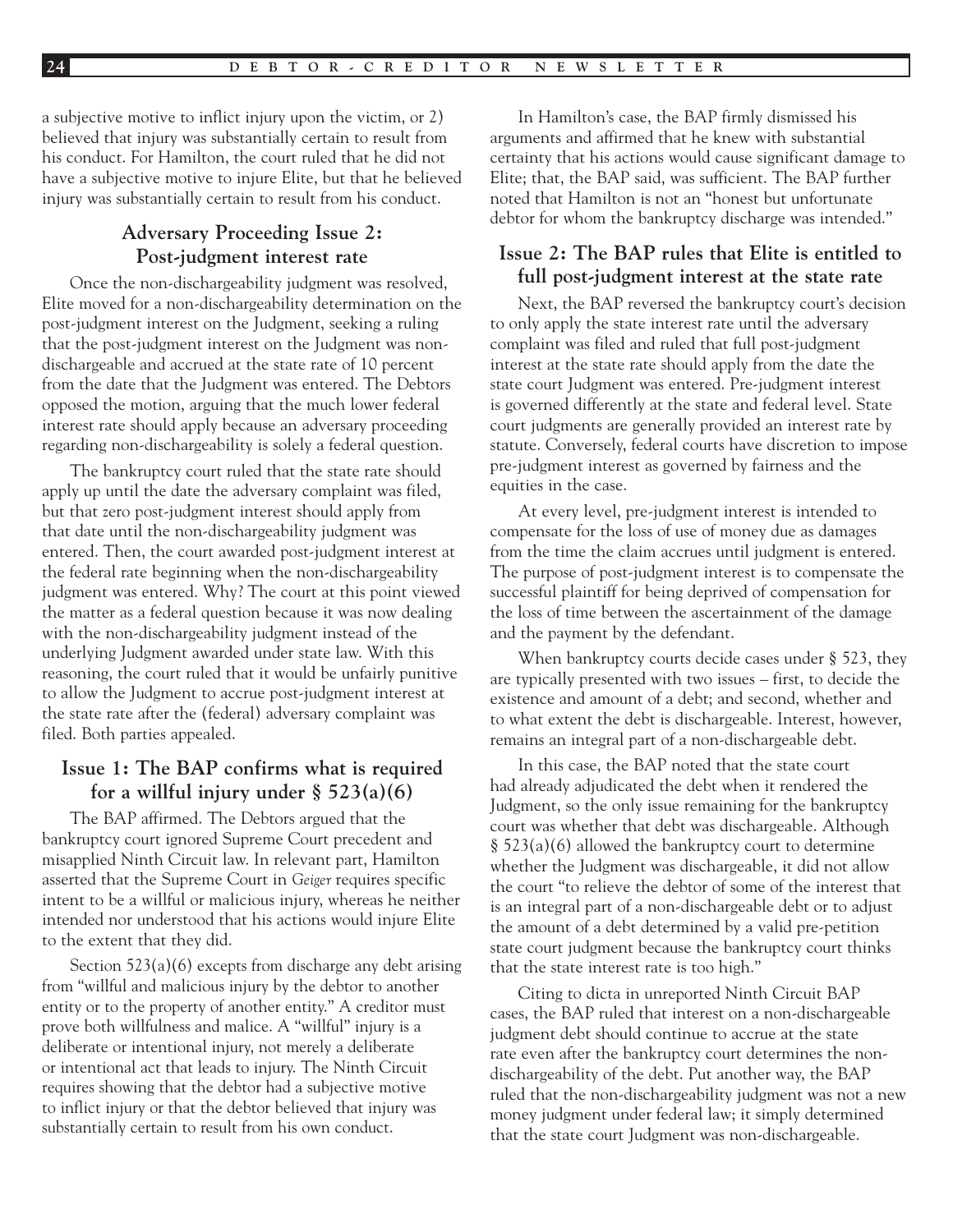The BAP ended by noting that this case is distinguishable from those where there is no prior state court judgment – in cases without a state court judgment, the bankruptcy court would then be issuing a new money judgment governed by federal law.

#### **STATE COURT CASE NOTES**

*By Ridgway K. "Dick" Foley, Jr., Williams Kastner Greene & Markley*

#### *Bundy v. NuStar GP, LLC,* **362 Ore. 282, 407 P.3d 801 (2017)**

ORS 656.018, the "exclusive remedy" provision of the workers' compensation law, traditionally and generally exempts employers from civil liability for injuries to a worker arising out of his employment – but it does not control in all instances. In 2001, the legislature enacted ORS 656.019, exempting workers' claims for negligent injuries that were determined non-compensable under the workers' compensation law because the injured worker failed to establish that a work-related incident comprised the major contributing cause of the injury.

In *Bundy,* the worker claimed that exposure to gasoline vapors at work caused his illness. The employer accepted the initial claim as a "non-disabling exposure." Mr. Bundy subsequently claimed compensation for additional conditions that he claimed the fumes caused. The employer denied any subsequent liability, asserting that the worker failed to establish that a workplace incident comprised the major contributing cause of his restated consequential conditions. The Workers' Compensation Board agreed with the employer and denied the consequential claims. Mr. Bundy then filed this civil negligence action that eventually reached the Oregon Supreme Court after the trial and appellate courts concluded that ORS 656.019 did not apply because the conditions upon which Bundy relied were denied after the employer accepted the initial compensation claim.

Analysis of the legislative history of the relevant statutory language convinced the Supreme Court that the 2001 legislature intended the critical terms "the claim" and "work-related injury" to be employed in an expansive sense and to encompass claims – such as those of Mr. Bundy – for conditions that are denied on "major contributing cause" grounds after initial acceptance of the underlying claim. Although the parties attempted to expand the controversy at the appellate level, the Supreme Court expressly reserved additional statutory analysis necessary to resolve the untimely question of whether the Legislative Assembly intended ORS 656.019 to comprise a substantive exception to the exclusive remedy doctrine. Instead, the Supreme

Court expressly limited its decision to the question fully presented and initially argued: whether ORS 656.019 applies if the negligence action is – as here – for an injury that was determined not compensable after the initial workers' compensation claim had been accepted. In this specific situation, the Supreme Court reversed the appellate decision and the Circuit Court judgment, holding that Mr. Bundy should have been permitted to amend his claim under ORS 656.019.

#### *Graydog Internet, Inc. v. Giller***, 362 Ore. 177, 406 P.3d 45 (2017)**

When a shareholder in a closely held corporation files a certain type of legal action, ORS 60.952(6) permits another shareholder or the corporation to respond by electing to purchase and acquire all the shares belonging to the first shareholder for fair value. Two individuals owned Graydog Internet, Inc. ("Graydog"): Westervelt, the president and majority shareholder, and Giller, an employee and minority shareholder. Westervelt directed Graydog to file a declaratory judgment action against Giller, raising an issue concerning Giller's employment. Giller responded, in part, by filing a third-party complaint against Westervelt. Aha! Graydog – through Westervelt – then filed an ORS 60.952(6) proceeding seeking to force a buyout of Giller. Giller objected, arguing that filing a third-party complaint does not constitute the "filing of a proceeding" as that term appears in ORS 60.952(6), and therefore Graydog could not elect to acquire Giller's shares and freeze him out. The Circuit Court agreed with Giller, ruling that ORS 60.952(6) does not apply in this instance. The Court of Appeals reversed. The Supreme Court reviewed and reversed the appellate decision, ruling for Giller, the minority shareholder.

Resolution of this controversy compelled the Supreme Court to analyze circumstances in which a responsive pleading by a shareholder in a closely held corporation could constitute "filing of a proceeding," as that phrase is employed in ORS 60.952(1). Because examination of both text and context proved unhelpful, the Court analyzed applicable legislative history and related academic commentary. The Court did not hold that a responsive pleading could never be considered "filing of a proceeding." Rather, the Court concluded that the statute did not force an election for repurchase where the procedural context made it plain that the third-party complaint obviously comprised a "defensive response" to "an attempted squeezeout" of a minority owner. It appears that the Court showed common sense and offered patently fair protection to minority owners without undercutting reasonable rights of the majority interests.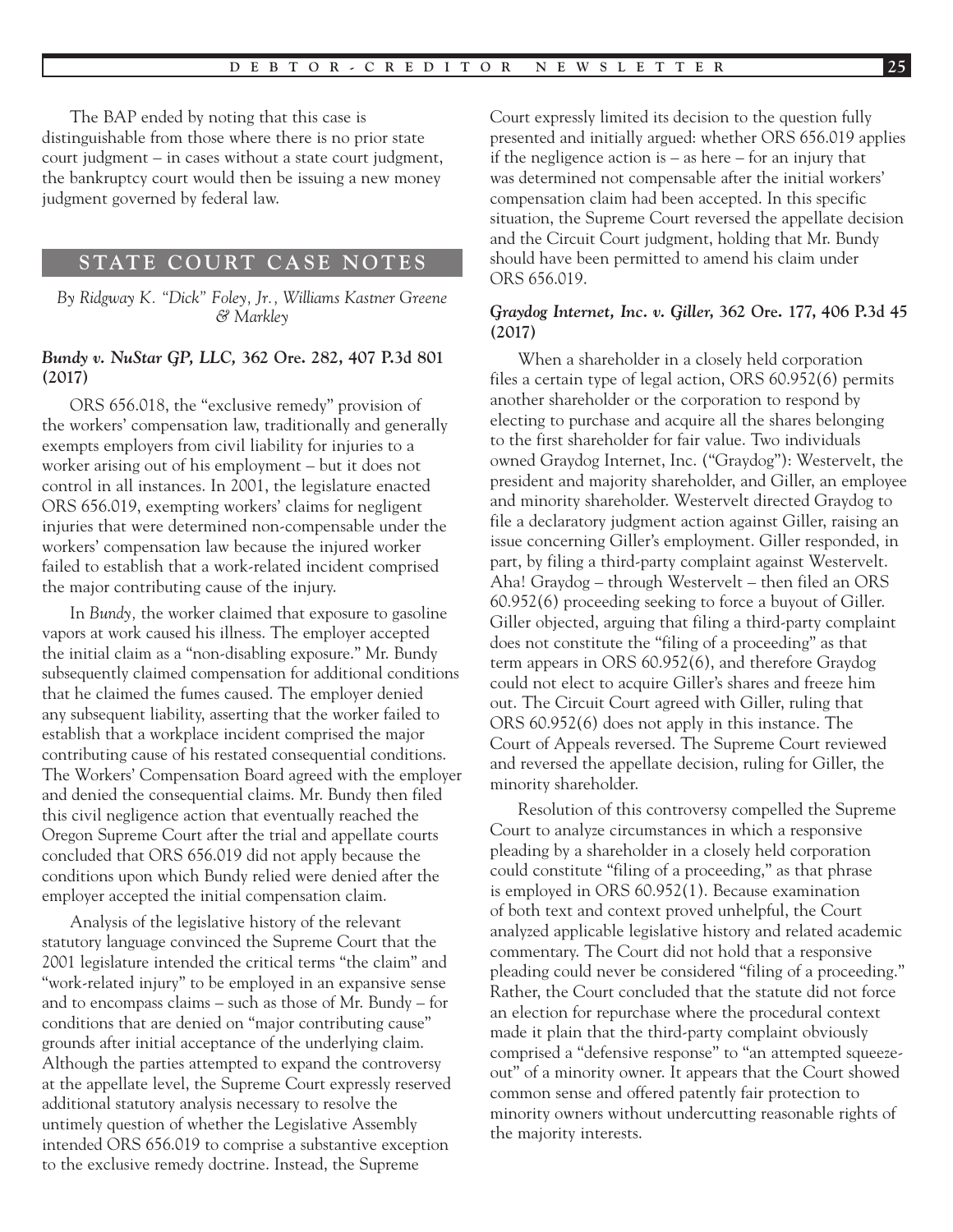#### *Law v. Zemp,* **362 Ore. 302, 408 P.3d 1045 (2018)**

Law recovered a money judgment against Zemp. When initial traditional recovery attempts failed, Law sought ORS 70.295 charging orders against Zemp's interest in four limited partnerships of which he was a general partner, and an ORS 63.259 charging order against Zemp's interest in a limited liability company of which he was the manager. The Circuit Court granted charging orders – and in addition granted ancillary orders that barred the entities from making any loans to any person, including partners, and from making any capital acquisitions without prior court approval. An additional ancillary order prevented any member or entity from any sale or modification of any partnership interest without approval by the creditor (Law) and the court. Finally, the Circuit Court ordered all entities to provide Law with all manner of membership agreements, income tax records, balance sheets, and related books and documents. The entities challenged the ancillary orders as unauthorized by the statutes because they required the entities to refrain from certain types of transactions and to provide specific categories of information.

On appeal, the Court of Appeals declined to grant an interim stay of the invasive trial court orders. The parties entered a partial settlement, agreeing that the entities retained their appellate right to challenge the most egregious of the ancillary orders. The appellate court modified the effect of some of the challenged orders concerning the limited partnerships. In addition, the Court of Appeals held that ORS 63.259 does not grant any authority permitting a court to issue the ancillary orders against the limited liability company, and it declined to consider the entities' due process argument as tardy.

On Supreme Court review, the Court concluded that none of the challenged ancillary provisions were authorized on the record and reversed the Court of Appeals, remanding the case to the trial court for further proceedings. In its decision, the Court first concluded that the parties "appear to be satisfied" with the appellate declaration that ORS 63.259 barred any of the challenged ancillary orders against the limited liability company. As to the entities' due process argument first raised on appeal, a Supreme Court footnote observed that "[given] our conclusion that none of the challenged ancillary provisions were authorized on this record, there is no need to consider this argument." *Id.* at 309, n.4.

Following an intense analysis of the legislative authority permitting charging orders on limited liability enterprises, the Supreme Court determined that any ancillary order must issue under the ORS 1.160 judicial power to use "all the means" necessary to carry out ancillary orders pursuant to ORS 63.259. In the limited partnership context, the

Court held that the judicial authority to issue "other orders" contained in ORS 67.205 is incorporated into ORS 70.295. Given the statutory relationship, the Supreme Court established a controlling standard, remanding the case with instructions to the trial court to consider "whether the order is necessary to effectuate the court's obligation to allow the judgment creditor access [to] the debtor's distributional interest to satisfy his or her judgment, without unduly interfering with the entity's management." *Id.* at 331. In applying the standard, the trial court was instructed to balance the statutory directive to convey the debtor's right to distributions and profits to the creditor against the countervailing statutory command to refrain from conveying (or interfering with) the debtor's rights to management of the entity. The Court observed that many factual patterns preclude strict universal rules in this context; for example, an immutable rule forbidding certain varieties of transactions or one requiring a partnership to provide all manner of private-entity financial information would erode the myriad business transactional patterns present in modern businesses. In sum, the Circuit Judge must view all requests on a case-by-case basis and heed and balance the often-competing interests of a creditor in collecting a debt against the right of the entity and its other members to manage and carry on the business without needless interference or delay.

#### *Wells Fargo Bank v. Jasper***, 289 Ore. App. 610, 411 P.3d 388 (2017)**

Wells Fargo sued to foreclose Jasper's mortgage for nonpayment and served Jasper personally. Jasper consulted an attorney who wrote to the bank, stating that he intended to appear and defend Jasper and requesting that the bank provide 10 days' written notice of any intent to seek an order of default. The lawyer never appeared. Seven months later, the bank mailed and faxed the lawyer of its intent to file for default in 10 days. The lawyer emailed the bank, stating that he no longer represented Jasper. The bank neither responded nor made any attempt to serve Jasper personally with its notice. The lawyer did not notify Jasper.

The Circuit Court granted a default judgment on the bank's motion. Jasper moved for relief from default under ORCP 71 B(1)(d), asserting that the bank's judgment was void. The trial court denied Jasper's motion. The Court of Appeals reversed and remanded the case, holding specifically that when a party attempts to serve a 10-day default notice to an attorney under ORCP 9B and the serving party receives actual notice that the adverse party is not represented by the attorney served, the serving party may not seek an order of default without serving the adverse party personally and correctly. In other words – follow the rules.